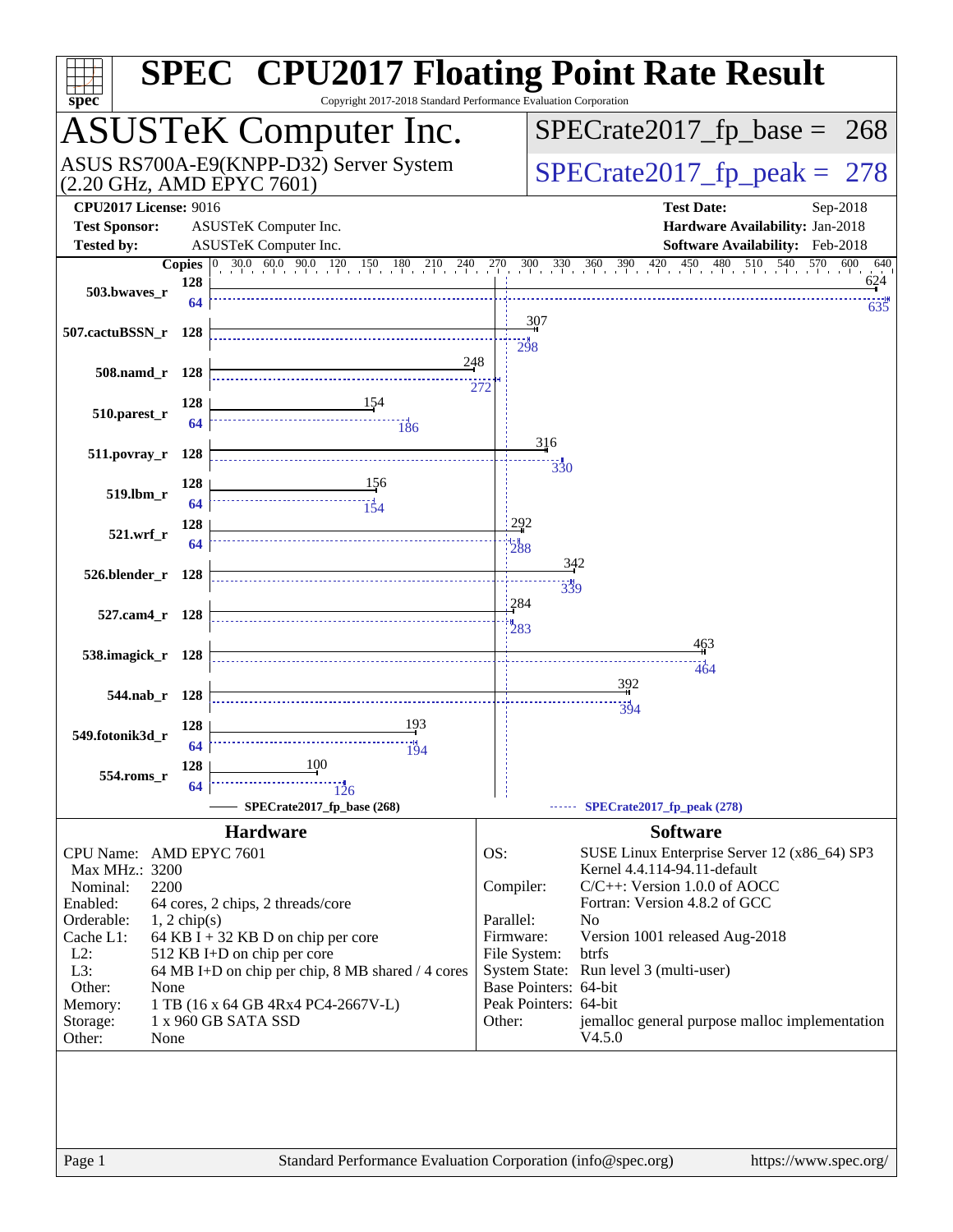

Copyright 2017-2018 Standard Performance Evaluation Corporation

# ASUSTeK Computer Inc.

(2.20 GHz, AMD EPYC 7601) ASUS RS700A-E9(KNPP-D32) Server System  $\sqrt{\text{SPECrate2017\_fp\_peak}} = 278$ 

 $SPECTate2017_fp\_base = 268$ 

**[Test Sponsor:](http://www.spec.org/auto/cpu2017/Docs/result-fields.html#TestSponsor)** ASUSTeK Computer Inc. **[Hardware Availability:](http://www.spec.org/auto/cpu2017/Docs/result-fields.html#HardwareAvailability)** Jan-2018 **[Tested by:](http://www.spec.org/auto/cpu2017/Docs/result-fields.html#Testedby)** ASUSTeK Computer Inc. **[Software Availability:](http://www.spec.org/auto/cpu2017/Docs/result-fields.html#SoftwareAvailability)** Feb-2018

**[CPU2017 License:](http://www.spec.org/auto/cpu2017/Docs/result-fields.html#CPU2017License)** 9016 **[Test Date:](http://www.spec.org/auto/cpu2017/Docs/result-fields.html#TestDate)** Sep-2018

#### **[Results Table](http://www.spec.org/auto/cpu2017/Docs/result-fields.html#ResultsTable)**

|                           | <b>Base</b>   |                |            |                | <b>Peak</b> |                |       |               |                |              |                |              |                |              |
|---------------------------|---------------|----------------|------------|----------------|-------------|----------------|-------|---------------|----------------|--------------|----------------|--------------|----------------|--------------|
| <b>Benchmark</b>          | <b>Copies</b> | <b>Seconds</b> | Ratio      | <b>Seconds</b> | Ratio       | <b>Seconds</b> | Ratio | <b>Copies</b> | <b>Seconds</b> | <b>Ratio</b> | <b>Seconds</b> | <b>Ratio</b> | <b>Seconds</b> | <b>Ratio</b> |
| 503.bwaves_r              | 128           | 2058           | 624        | 2055           | 624         | 2054           | 625   | 64            | 1009           | 636          | 1014           | 633          | <b>1011</b>    | 635          |
| 507.cactuBSSN r           | 128           | 528            | 307        | 534            | 304         | 528            | 307   | 128           | 544            | 298          | 541            | 300          | 545            | 298          |
| $508$ .namd $r$           | 128           | 492            | 247        | 491            | 248         | 491            | 248   | 128           | 448            | 272          | 448            | 272          | 455            | 268          |
| 510.parest_r              | 128           | 2176           | 154        | 2183           | 153         | 2176           | 154   | 64            | 899            | 186          | 899            | 186          | 899            | 186          |
| 511.povray_r              | 128           | 947            | 316        | 944            | 317         | 952            | 314   | 128           | 903            | 331          | 905            | 330          | 907            | 329          |
| $519.1$ bm r              | 128           | 865            | 156        | 863            | 156         | 865            | 156   | 64            | 437            | 154          | 438            | 154          | 439            | 154          |
| $521$ .wrf r              | 128           | 981            | 292        | 984            | 291         | 975            | 294   | 64            | 509            | 282          | 494            | 290          | 497            | 288          |
| 526.blender r             | 128           | 572            | 341        | 571            | 342         | 570            | 342   | 128           | 575            | 339          | 571            | 341          | 577            | 338          |
| $527.cam4_r$              | 128           | 787            | 284        | 788            | 284         | 786            | 285   | 128           | 787            | 284          | 791            | 283          | 794            | 282          |
| 538.imagick_r             | 128           | 686            | 464        | 691            | 461         | 687            | 463   | 128           | 685            | 464          | 686            | 464          | 685            | 464          |
| $544$ .nab r              | 128           | 549            | 392        | 552            | 391         | 547            | 394   | 128           | 547            | 394          | 547            | 394          | 547            | 394          |
| 549.fotonik3d r           | 128           | 2579           | 193        | 2582           | 193         | 2591           | 192   | 64            | 1283           | 194          | 1304           | 191          | 1284           | 194          |
| 554.roms r                | 128           | 2026           | <b>100</b> | 2028           | 100         | 2021           | 101   | 64            | 808            | 126          | 801            | 127          | 806            | 126          |
| $SPECrate2017_fp\_base =$ |               |                | 268        |                |             |                |       |               |                |              |                |              |                |              |

**[SPECrate2017\\_fp\\_peak =](http://www.spec.org/auto/cpu2017/Docs/result-fields.html#SPECrate2017fppeak) 278**

Results appear in the [order in which they were run](http://www.spec.org/auto/cpu2017/Docs/result-fields.html#RunOrder). Bold underlined text [indicates a median measurement](http://www.spec.org/auto/cpu2017/Docs/result-fields.html#Median).

#### **[Submit Notes](http://www.spec.org/auto/cpu2017/Docs/result-fields.html#SubmitNotes)**

The config file option 'submit' was used. 'numactl' was used to bind copies to the cores. See the configuration file for details.

#### **[Operating System Notes](http://www.spec.org/auto/cpu2017/Docs/result-fields.html#OperatingSystemNotes)**

'ulimit -s unlimited' was used to set environment stack size 'ulimit -l 2097152' was used to set environment locked pages in memory limit

runspec command invoked through numactl i.e.: numactl --interleave=all runspec <etc>

Set dirty ratio=8 to limit dirty cache to 8% of memory Set swappiness=1 to swap only if necessary Set zone reclaim mode=1 to free local node memory and avoid remote memory sync then drop caches=3 to reset caches before invoking runcpu

dirty\_ratio, swappiness, zone\_reclaim\_mode and drop\_caches were all set using privileged echo (e.g. echo 1 > /proc/sys/vm/swappiness).

Transparent huge pages were enabled for this run (OS default)

Huge pages were not configured for this run.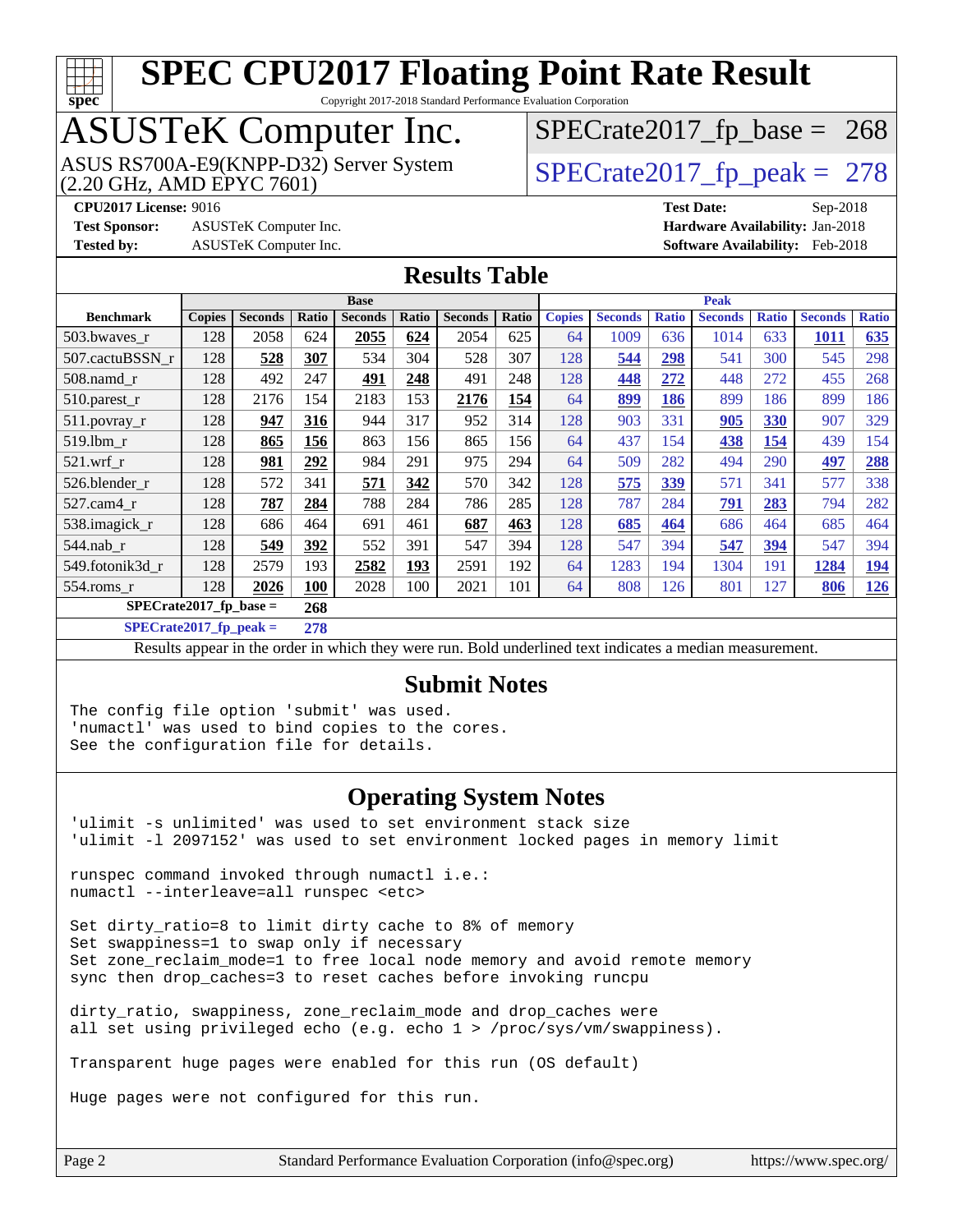

Copyright 2017-2018 Standard Performance Evaluation Corporation

## ASUSTeK Computer Inc.

(2.20 GHz, AMD EPYC 7601) ASUS RS700A-E9(KNPP-D32) Server System  $\vert$ [SPECrate2017\\_fp\\_peak =](http://www.spec.org/auto/cpu2017/Docs/result-fields.html#SPECrate2017fppeak) 278

 $SPECTate2017_fp\_base = 268$ 

**[Test Sponsor:](http://www.spec.org/auto/cpu2017/Docs/result-fields.html#TestSponsor)** ASUSTeK Computer Inc. **[Hardware Availability:](http://www.spec.org/auto/cpu2017/Docs/result-fields.html#HardwareAvailability)** Jan-2018 **[Tested by:](http://www.spec.org/auto/cpu2017/Docs/result-fields.html#Testedby)** ASUSTeK Computer Inc. **[Software Availability:](http://www.spec.org/auto/cpu2017/Docs/result-fields.html#SoftwareAvailability)** Feb-2018

**[CPU2017 License:](http://www.spec.org/auto/cpu2017/Docs/result-fields.html#CPU2017License)** 9016 **[Test Date:](http://www.spec.org/auto/cpu2017/Docs/result-fields.html#TestDate)** Sep-2018

### **[General Notes](http://www.spec.org/auto/cpu2017/Docs/result-fields.html#GeneralNotes)**

Environment variables set by runcpu before the start of the run: LD\_LIBRARY\_PATH = "/spec2017amd/amd1704-rate-libs-revC/64;/spec2017amd/amd1704-rate-libs-revC/32:" MALLOC\_CONF = "lg\_chunk:28"

The AMD64 AOCC Compiler Suite is available at <http://developer.amd.com/amd-aocc/>

Binaries were compiled on a system with 2x AMD EPYC 7601 CPU + 512GB Memory using RHEL 7.4

jemalloc, a general purpose malloc implementation, was obtained at <https://github.com/jemalloc/jemalloc/releases/download/4.5.0/jemalloc-4.5.0.tar.bz2> jemalloc was built with GCC v4.8.5 in RHEL v7.2 under default conditions. jemalloc uses environment variable MALLOC\_CONF with values narenas and lg\_chunk: narenas: sets the maximum number of arenas to use for automatic multiplexing of threads and arenas.

 lg\_chunk: set the virtual memory chunk size (log base 2). For example, lg\_chunk:21 sets the default chunk size to 2^21 = 2MiB.

The AOCC Gold Linker plugin was installed and used for the link stage.

The AOCC Fortran Plugin version 1.0 was used to leverage AOCC optimizers with gfortran. It is available here: <http://developer.amd.com/amd-aocc/>

NA: The test sponsor attests, as of date of publication, that CVE-2017-5754 (Meltdown) is mitigated in the system as tested and documented. Yes: The test sponsor attests, as of date of publication, that CVE-2017-5753 (Spectre variant 1) is mitigated in the system as tested and documented. Yes: The test sponsor attests, as of date of publication, that CVE-2017-5715 (Spectre variant 2) is mitigated in the system as tested and documented.

#### **[Platform Notes](http://www.spec.org/auto/cpu2017/Docs/result-fields.html#PlatformNotes)**

BIOS Configuration: Determinism Slider = Power cTDP Control = Manual  $CTDP = 200$  Sysinfo program /spec2017amd/bin/sysinfo Rev: r5797 of 2017-06-14 96c45e4568ad54c135fd618bcc091c0f running on linux-pmm5 Wed Sep 5 09:33:58 2018

 SUT (System Under Test) info as seen by some common utilities. For more information on this section, see <https://www.spec.org/cpu2017/Docs/config.html#sysinfo>

From /proc/cpuinfo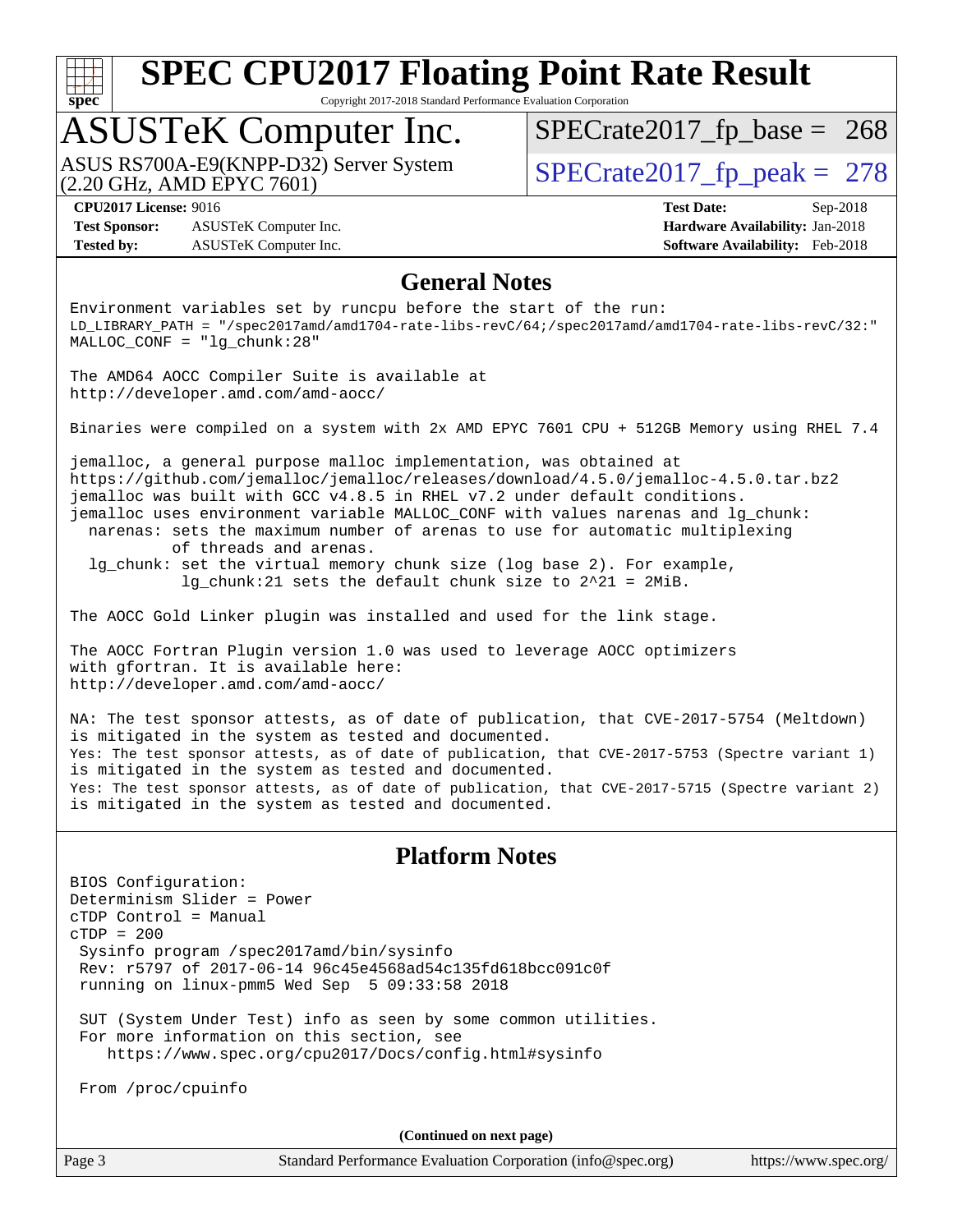

Copyright 2017-2018 Standard Performance Evaluation Corporation

# ASUSTeK Computer Inc.<br>ASUS RS700A-E9(KNPP-D32) Server System

(2.20 GHz, AMD EPYC 7601)

 $SPECTate 2017_fp\_peak = 278$  $SPECTate2017_fp\_base = 268$ 

**[Test Sponsor:](http://www.spec.org/auto/cpu2017/Docs/result-fields.html#TestSponsor)** ASUSTeK Computer Inc. **[Hardware Availability:](http://www.spec.org/auto/cpu2017/Docs/result-fields.html#HardwareAvailability)** Jan-2018 **[Tested by:](http://www.spec.org/auto/cpu2017/Docs/result-fields.html#Testedby)** ASUSTeK Computer Inc. **[Software Availability:](http://www.spec.org/auto/cpu2017/Docs/result-fields.html#SoftwareAvailability)** Feb-2018

**[CPU2017 License:](http://www.spec.org/auto/cpu2017/Docs/result-fields.html#CPU2017License)** 9016 **[Test Date:](http://www.spec.org/auto/cpu2017/Docs/result-fields.html#TestDate)** Sep-2018

#### **[Platform Notes \(Continued\)](http://www.spec.org/auto/cpu2017/Docs/result-fields.html#PlatformNotes)**

| model name : AMD EPYC 7601 32-Core Processor |                                                                                     |                       |
|----------------------------------------------|-------------------------------------------------------------------------------------|-----------------------|
| 2 "physical id"s (chips)                     |                                                                                     |                       |
| 128 "processors"                             |                                                                                     |                       |
|                                              | cores, siblings (Caution: counting these is hw and system dependent. The following  |                       |
|                                              | excerpts from /proc/cpuinfo might not be reliable. Use with caution.)               |                       |
| cpu cores $: 32$                             |                                                                                     |                       |
| siblings : 64                                |                                                                                     |                       |
|                                              | physical 0: cores 0 1 2 3 4 5 6 7 8 9 10 11 12 13 14 15 16 17 18 19 20 21 22 23 24  |                       |
| 25 26 27 28 29 30 31                         |                                                                                     |                       |
|                                              | physical 1: cores 0 1 2 3 4 5 6 7 8 9 10 11 12 13 14 15 16 17 18 19 20 21 22 23 24  |                       |
| 25 26 27 28 29 30 31                         |                                                                                     |                       |
|                                              |                                                                                     |                       |
| From lscpu:                                  |                                                                                     |                       |
| Architecture:                                | x86 64                                                                              |                       |
| $CPU$ op-mode( $s$ ):                        | 32-bit, 64-bit                                                                      |                       |
| Byte Order:                                  | Little Endian                                                                       |                       |
| CPU(s):                                      | 128                                                                                 |                       |
| On-line CPU $(s)$ list:                      | $0 - 127$                                                                           |                       |
| Thread(s) per core:                          | $\overline{2}$                                                                      |                       |
| Core(s) per socket:                          | 32                                                                                  |                       |
| Socket(s):                                   | $\overline{a}$                                                                      |                       |
| NUMA $node(s):$                              | 8                                                                                   |                       |
| Vendor ID:                                   | AuthenticAMD                                                                        |                       |
| CPU family:                                  | 23                                                                                  |                       |
| Model:                                       | $\mathbf{1}$                                                                        |                       |
| Model name:                                  | AMD EPYC 7601 32-Core Processor                                                     |                       |
| Stepping:                                    | 2                                                                                   |                       |
| CPU MHz:                                     | 2200.000                                                                            |                       |
| $CPU$ max $MHz$ :                            | 2200.0000                                                                           |                       |
| CPU min MHz:                                 | 1200.0000                                                                           |                       |
| BogoMIPS:                                    | 4399.73                                                                             |                       |
| Virtualization:                              | AMD-V                                                                               |                       |
| L1d cache:                                   | 32K                                                                                 |                       |
| Lli cache:                                   | 64K                                                                                 |                       |
| $L2$ cache:                                  | 512K                                                                                |                       |
| L3 cache:                                    | 8192K                                                                               |                       |
| NUMA $node0$ $CPU(s):$                       | $0 - 7, 64 - 71$                                                                    |                       |
| NUMA nodel CPU(s):                           | $8 - 15, 72 - 79$                                                                   |                       |
| NUMA $node2$ $CPU(s):$                       | $16 - 23,80 - 87$                                                                   |                       |
| NUMA $node3$ CPU $(s)$ :                     | $24 - 31, 88 - 95$                                                                  |                       |
| NUMA $node4$ $CPU(s):$                       | $32 - 39, 96 - 103$                                                                 |                       |
| NUMA $node5$ $CPU(s):$                       | 40-47,104-111                                                                       |                       |
| NUMA node6 CPU(s):                           | $48 - 55, 112 - 119$                                                                |                       |
| NUMA node7 CPU(s):                           | 56-63,120-127                                                                       |                       |
| Flags:                                       | fpu vme de pse tsc msr pae mce cx8 apic sep mtrr pge mca cmov                       |                       |
|                                              | pat pse36 clflush mmx fxsr sse sse2 ht syscall nx mmxext fxsr_opt pdpe1gb rdtscp lm |                       |
|                                              | constant_tsc rep_good nopl nonstop_tsc extd_apicid amd_dcm aperfmperf eagerfpu pni  |                       |
|                                              |                                                                                     |                       |
|                                              | (Continued on next page)                                                            |                       |
| Page 4                                       | Standard Performance Evaluation Corporation (info@spec.org)                         | https://www.spec.org/ |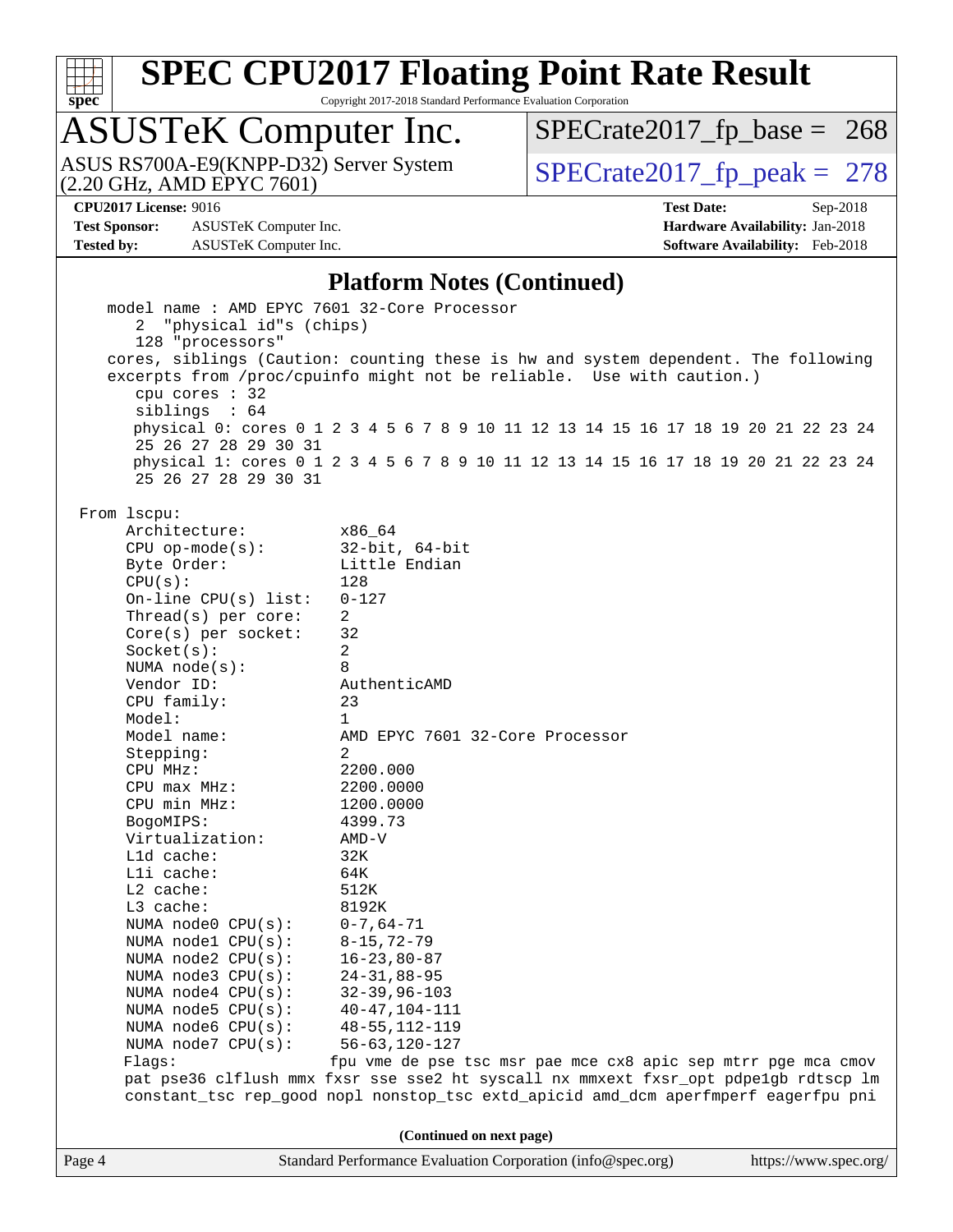

Copyright 2017-2018 Standard Performance Evaluation Corporation

# ASUSTeK Computer Inc.

(2.20 GHz, AMD EPYC 7601)

ASUS RS700A-E9(KNPP-D32) Server System  $\big|$  [SPECrate2017\\_fp\\_peak =](http://www.spec.org/auto/cpu2017/Docs/result-fields.html#SPECrate2017fppeak) 278

 $SPECTate2017_fp\_base = 268$ 

**[Test Sponsor:](http://www.spec.org/auto/cpu2017/Docs/result-fields.html#TestSponsor)** ASUSTeK Computer Inc. **[Hardware Availability:](http://www.spec.org/auto/cpu2017/Docs/result-fields.html#HardwareAvailability)** Jan-2018 **[Tested by:](http://www.spec.org/auto/cpu2017/Docs/result-fields.html#Testedby)** ASUSTeK Computer Inc. **[Software Availability:](http://www.spec.org/auto/cpu2017/Docs/result-fields.html#SoftwareAvailability)** Feb-2018

**[CPU2017 License:](http://www.spec.org/auto/cpu2017/Docs/result-fields.html#CPU2017License)** 9016 **[Test Date:](http://www.spec.org/auto/cpu2017/Docs/result-fields.html#TestDate)** Sep-2018

#### **[Platform Notes \(Continued\)](http://www.spec.org/auto/cpu2017/Docs/result-fields.html#PlatformNotes)**

 pclmulqdq monitor ssse3 fma cx16 sse4\_1 sse4\_2 movbe popcnt aes xsave avx f16c rdrand lahf\_lm cmp\_legacy svm extapic cr8\_legacy abm sse4a misalignsse 3dnowprefetch osvw skinit wdt tce topoext perfctr\_core perfctr\_nb bpext perfctr\_l2 mwaitx arat hw\_pstate retpoline retpoline\_amd npt lbrv svm\_lock nrip\_save tsc\_scale vmcb\_clean flushbyasid decodeassists pausefilter pfthreshold vmmcall avic fsgsbase bmi1 avx2 smep bmi2 rdseed adx smap clflushopt sha\_ni xsaveopt xsavec xgetbv1 clzero irperf ibpb overflow\_recov succor smca

 /proc/cpuinfo cache data cache size : 512 KB

 From numactl --hardware WARNING: a numactl 'node' might or might not correspond to a physical chip. available: 8 nodes (0-7) node 0 cpus: 0 1 2 3 4 5 6 7 64 65 66 67 68 69 70 71 node 0 size: 128889 MB node 0 free: 128657 MB

node 1 cpus: 8 9 10 11 12 13 14 15 72 73 74 75 76 77 78 79

 node 1 size: 129021 MB node 1 free: 128805 MB

node 2 cpus: 16 17 18 19 20 21 22 23 80 81 82 83 84 85 86 87

 node 2 size: 129021 MB node 2 free: 128779 MB

node 3 cpus: 24 25 26 27 28 29 30 31 88 89 90 91 92 93 94 95

 node 3 size: 129021 MB node 3 free: 128820 MB

node 4 cpus: 32 33 34 35 36 37 38 39 96 97 98 99 100 101 102 103

 node 4 size: 129021 MB node 4 free: 128826 MB

 node 5 cpus: 40 41 42 43 44 45 46 47 104 105 106 107 108 109 110 111 node 5 size: 129021 MB

 node 5 free: 128834 MB node 6 cpus: 48 49 50 51 52 53 54 55 112 113 114 115 116 117 118 119 node 6 size: 129021 MB

 node 6 free: 128828 MB node 7 cpus: 56 57 58 59 60 61 62 63 120 121 122 123 124 125 126 127

 node 7 size: 116924 MB node 7 free: 116721 MB

node distances:

node 0 1 2 3 4 5 6 7<br>0: 10 16 16 16 32 32 32 32 0: 10 16 16 16 32 32 32 32 1: 16 10 16 16 32 32 32 32 2: 16 16 10 16 32 32 32 32

 3: 16 16 16 10 32 32 32 32 4: 32 32 32 32 10 16 16 16 5: 32 32 32 32 16 10 16 16 6: 32 32 32 32 16 16 10 16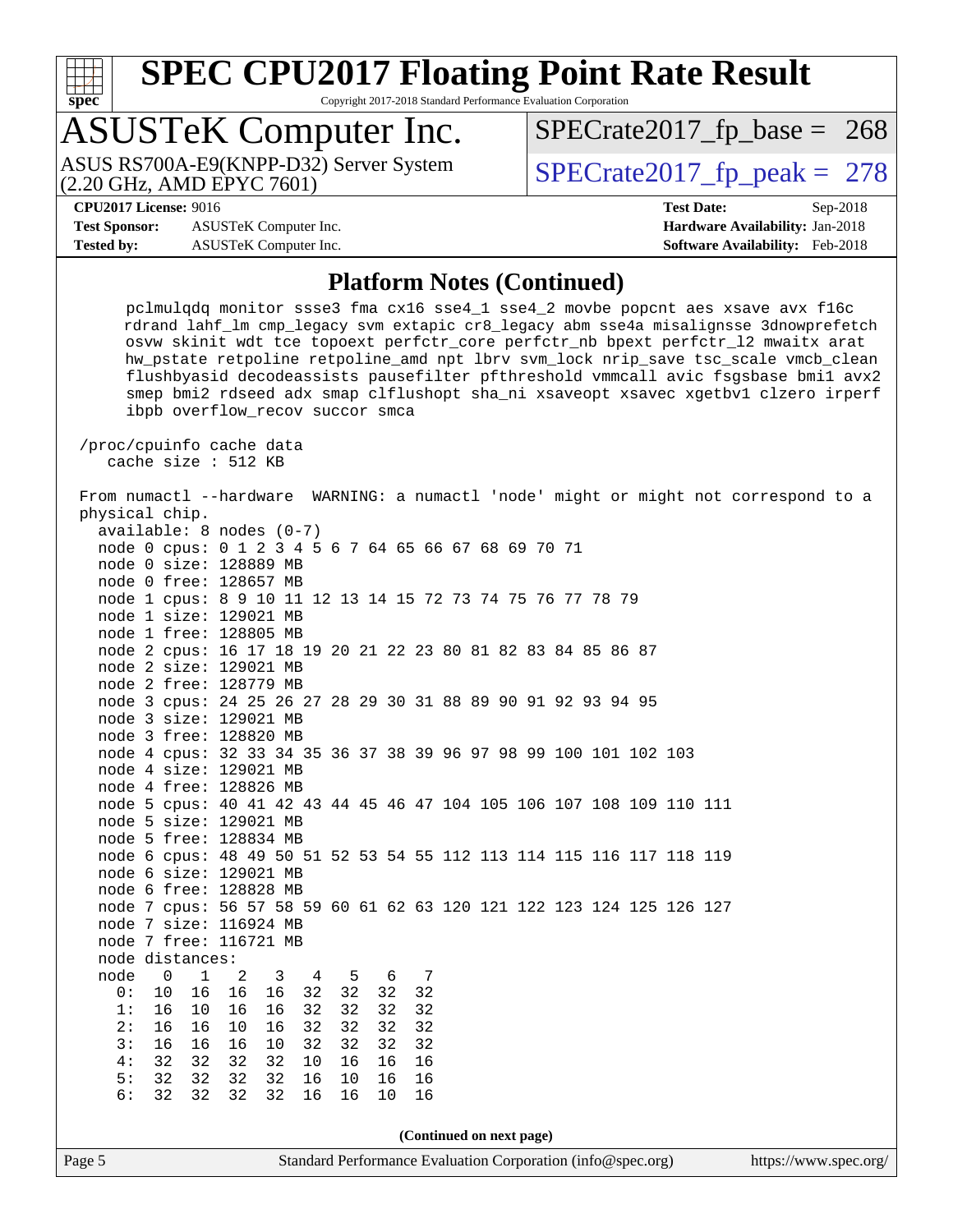

Copyright 2017-2018 Standard Performance Evaluation Corporation

## ASUSTeK Computer Inc.

(2.20 GHz, AMD EPYC 7601) ASUS RS700A-E9(KNPP-D32) Server System  $\vert$ [SPECrate2017\\_fp\\_peak =](http://www.spec.org/auto/cpu2017/Docs/result-fields.html#SPECrate2017fppeak) 278

 $SPECTate2017_fp\_base = 268$ 

**[Test Sponsor:](http://www.spec.org/auto/cpu2017/Docs/result-fields.html#TestSponsor)** ASUSTeK Computer Inc. **[Hardware Availability:](http://www.spec.org/auto/cpu2017/Docs/result-fields.html#HardwareAvailability)** Jan-2018 **[Tested by:](http://www.spec.org/auto/cpu2017/Docs/result-fields.html#Testedby)** ASUSTeK Computer Inc. **[Software Availability:](http://www.spec.org/auto/cpu2017/Docs/result-fields.html#SoftwareAvailability)** Feb-2018

**[CPU2017 License:](http://www.spec.org/auto/cpu2017/Docs/result-fields.html#CPU2017License)** 9016 **[Test Date:](http://www.spec.org/auto/cpu2017/Docs/result-fields.html#TestDate)** Sep-2018

#### **[Platform Notes \(Continued\)](http://www.spec.org/auto/cpu2017/Docs/result-fields.html#PlatformNotes)**

 7: 32 32 32 32 16 16 16 10 From /proc/meminfo MemTotal: 1044419280 kB HugePages\_Total: 0 Hugepagesize: 2048 kB From /etc/\*release\* /etc/\*version\* SuSE-release: SUSE Linux Enterprise Server 12 (x86\_64) VERSION = 12 PATCHLEVEL = 3 # This file is deprecated and will be removed in a future service pack or release. # Please check /etc/os-release for details about this release. os-release: NAME="SLES" VERSION="12-SP3" VERSION\_ID="12.3" PRETTY\_NAME="SUSE Linux Enterprise Server 12 SP3" ID="sles" ANSI\_COLOR="0;32" CPE\_NAME="cpe:/o:suse:sles:12:sp3" uname -a: Linux linux-pmm5 4.4.114-94.11-default #1 SMP Thu Feb 1 19:28:26 UTC 2018 (4309ff9) x86\_64 x86\_64 x86\_64 GNU/Linux run-level 3 Sep 5 09:33 SPEC is set to: /spec2017amd Filesystem Type Size Used Avail Use% Mounted on /dev/sda2 btrfs 873G 16G 857G 2% / Additional information from dmidecode follows. WARNING: Use caution when you interpret this section. The 'dmidecode' program reads system data which is "intended to allow hardware to be accurately determined", but the intent may not be met, as there are frequent changes to hardware, firmware, and the "DMTF SMBIOS" standard. BIOS American Megatrends Inc. 1001 08/13/2018 Memory: 16x Micron Technology 72ASS8G72LZ-2G6B2 64 GB 4 rank 2666 16x Unknown Unknown (End of data from sysinfo program)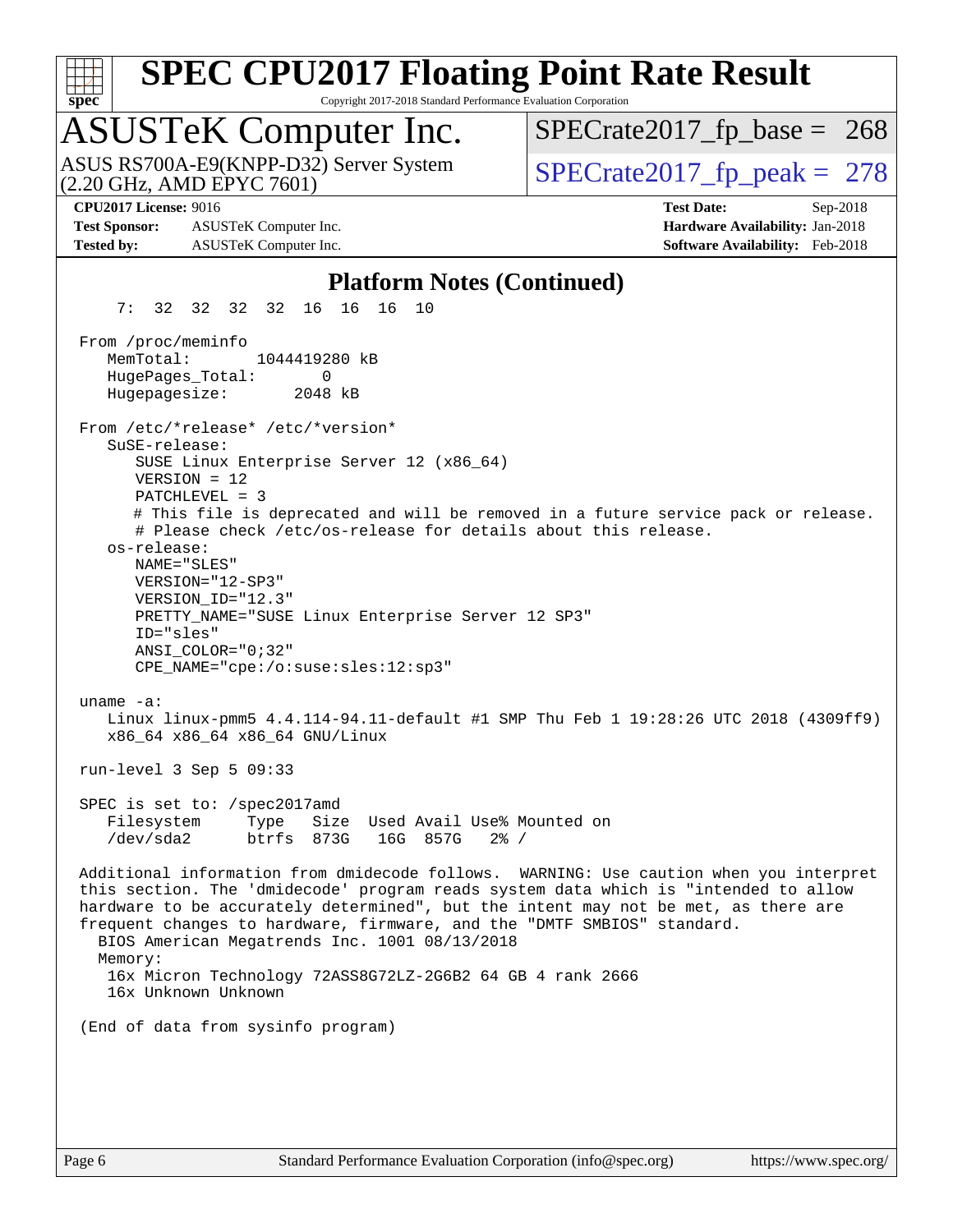

Copyright 2017-2018 Standard Performance Evaluation Corporation

# ASUSTeK Computer Inc.<br>ASUS RS700A-E9(KNPP-D32) Server System

(2.20 GHz, AMD EPYC 7601)

 $SPECTate 2017_fp\_peak = 278$  $SPECTate2017_fp\_base = 268$ 

**[Test Sponsor:](http://www.spec.org/auto/cpu2017/Docs/result-fields.html#TestSponsor)** ASUSTeK Computer Inc. **[Hardware Availability:](http://www.spec.org/auto/cpu2017/Docs/result-fields.html#HardwareAvailability)** Jan-2018 **[Tested by:](http://www.spec.org/auto/cpu2017/Docs/result-fields.html#Testedby)** ASUSTeK Computer Inc. **[Software Availability:](http://www.spec.org/auto/cpu2017/Docs/result-fields.html#SoftwareAvailability)** Feb-2018

**[CPU2017 License:](http://www.spec.org/auto/cpu2017/Docs/result-fields.html#CPU2017License)** 9016 **[Test Date:](http://www.spec.org/auto/cpu2017/Docs/result-fields.html#TestDate)** Sep-2018

#### **[Compiler Version Notes](http://www.spec.org/auto/cpu2017/Docs/result-fields.html#CompilerVersionNotes)**

| Page 7                                     | Standard Performance Evaluation Corporation (info@spec.org)<br>https://www.spec.org/                                                                                                                                                                                                                                                                                                                                           |
|--------------------------------------------|--------------------------------------------------------------------------------------------------------------------------------------------------------------------------------------------------------------------------------------------------------------------------------------------------------------------------------------------------------------------------------------------------------------------------------|
|                                            | (Continued on next page)                                                                                                                                                                                                                                                                                                                                                                                                       |
| Thread model: posix<br>Thread model: posix | AOCC.LLVM.4.0.0.B35.2017_04_26 clang version 4.0.0 (CLANG:) (based on LLVM<br>AOCC.LLVM.4.0.0.B35.2017_04_26)<br>Target: x86_64-unknown-linux-gnu<br>InstalledDir: /root/work/compilers/AOCC-1.0-Compiler/bin<br>AOCC.LLVM.4.0.0.B35.2017_04_26 clang version 4.0.0 (CLANG:) (based on LLVM<br>AOCC.LLVM.4.0.0.B35.2017_04_26)<br>Target: x86_64-unknown-linux-gnu                                                             |
|                                            | FC 507.cactuBSSN_r(base, peak)                                                                                                                                                                                                                                                                                                                                                                                                 |
| Thread model: posix<br>Thread model: posix | AOCC.LLVM.4.0.0.B35.2017_04_26 clang version 4.0.0 (CLANG:) (based on LLVM<br>AOCC.LLVM.4.0.0.B35.2017 04 26)<br>Target: x86_64-unknown-linux-gnu<br>InstalledDir: /root/work/compilers/AOCC-1.0-Compiler/bin<br>AOCC.LLVM.4.0.0.B35.2017_04_26 clang version 4.0.0 (CLANG:) (based on LLVM<br>AOCC.LLVM.4.0.0.B35.2017_04_26)<br>Target: x86_64-unknown-linux-gnu<br>InstalledDir: /root/work/compilers/AOCC-1.0-Compiler/bin |
|                                            | CC 511.povray_r(base, peak) 526.blender_r(base, peak)                                                                                                                                                                                                                                                                                                                                                                          |
| Thread model: posix                        | AOCC.LLVM.4.0.0.B35.2017_04_26 clang version 4.0.0 (CLANG:) (based on LLVM<br>AOCC.LLVM.4.0.0.B35.2017_04_26)<br>Target: x86_64-unknown-linux-gnu<br>InstalledDir: /root/work/compilers/AOCC-1.0-Compiler/bin<br>-------------------                                                                                                                                                                                           |
|                                            | CXXC 508.namd_r(base, peak) 510.parest_r(base, peak)                                                                                                                                                                                                                                                                                                                                                                           |
| Thread model: posix                        | AOCC.LLVM.4.0.0.B35.2017_04_26 clang version 4.0.0 (CLANG:) (based on LLVM<br>AOCC.LLVM.4.0.0.B35.2017_04_26)<br>Target: x86_64-unknown-linux-gnu<br>InstalledDir: /root/work/compilers/AOCC-1.0-Compiler/bin                                                                                                                                                                                                                  |
|                                            |                                                                                                                                                                                                                                                                                                                                                                                                                                |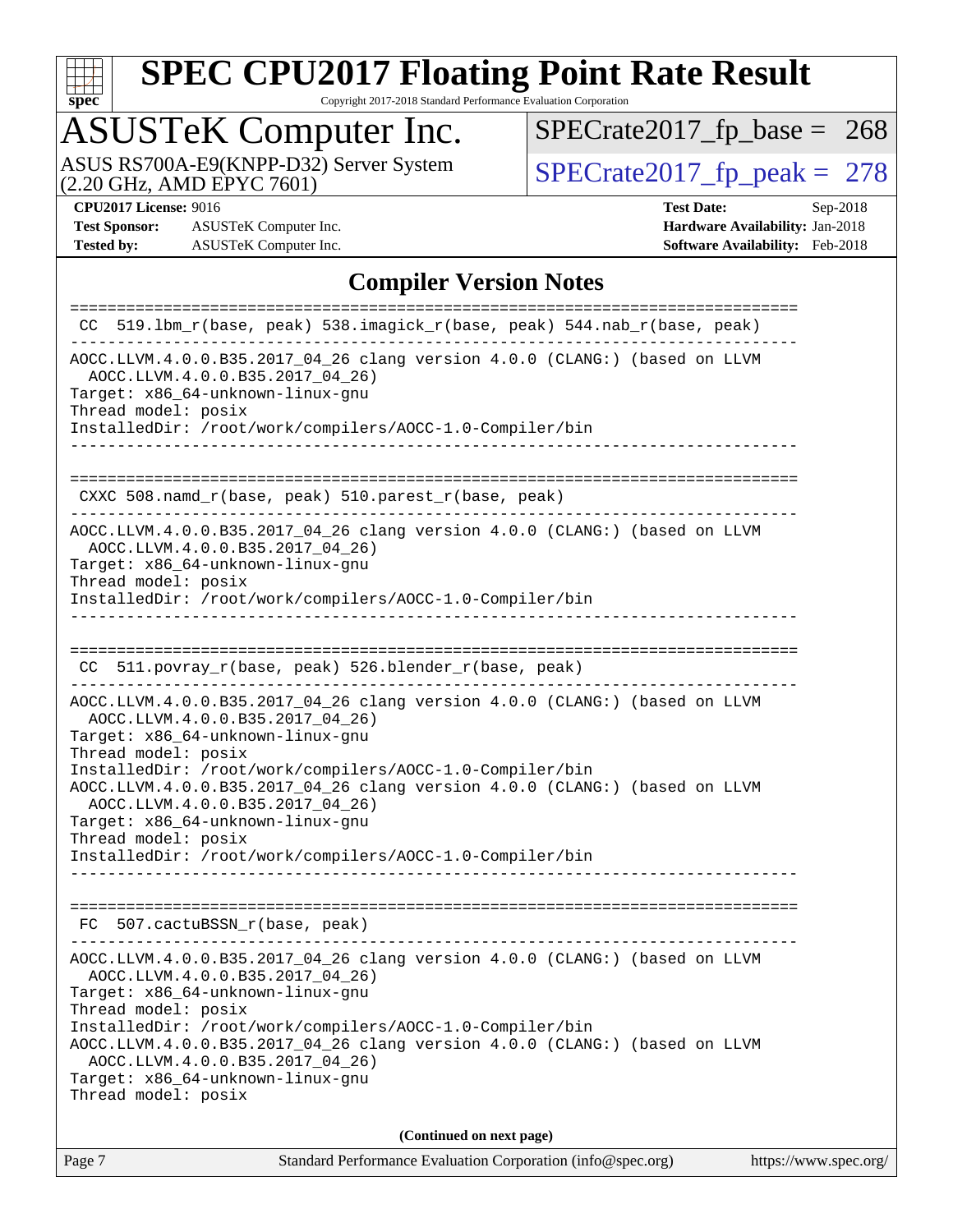

Copyright 2017-2018 Standard Performance Evaluation Corporation

## ASUSTeK Computer Inc.

(2.20 GHz, AMD EPYC 7601) ASUS RS700A-E9(KNPP-D32) Server System  $\sqrt{\text{SPECrate}2017\text{ fp\_peak}} = 278$ 

 $SPECTate2017_fp\_base = 268$ 

**[Test Sponsor:](http://www.spec.org/auto/cpu2017/Docs/result-fields.html#TestSponsor)** ASUSTeK Computer Inc. **[Hardware Availability:](http://www.spec.org/auto/cpu2017/Docs/result-fields.html#HardwareAvailability)** Jan-2018 **[Tested by:](http://www.spec.org/auto/cpu2017/Docs/result-fields.html#Testedby)** ASUSTeK Computer Inc. **[Software Availability:](http://www.spec.org/auto/cpu2017/Docs/result-fields.html#SoftwareAvailability)** Feb-2018

**[CPU2017 License:](http://www.spec.org/auto/cpu2017/Docs/result-fields.html#CPU2017License)** 9016 **[Test Date:](http://www.spec.org/auto/cpu2017/Docs/result-fields.html#TestDate)** Sep-2018

#### **[Compiler Version Notes \(Continued\)](http://www.spec.org/auto/cpu2017/Docs/result-fields.html#CompilerVersionNotes)**

InstalledDir: /root/work/compilers/AOCC-1.0-Compiler/bin GNU Fortran (GCC) 4.8.2 Copyright (C) 2013 Free Software Foundation, Inc. GNU Fortran comes with NO WARRANTY, to the extent permitted by law. You may redistribute copies of GNU Fortran under the terms of the GNU General Public License. For more information about these matters, see the file named COPYING ------------------------------------------------------------------------------ ============================================================================== FC 503.bwaves\_r(base, peak) 549.fotonik3d\_r(base, peak) 554.roms\_r(base, peak) GNU Fortran (GCC) 4.8.2 Copyright (C) 2013 Free Software Foundation, Inc. GNU Fortran comes with NO WARRANTY, to the extent permitted by law. You may redistribute copies of GNU Fortran under the terms of the GNU General Public License. For more information about these matters, see the file named COPYING ------------------------------------------------------------------------------ ============================================================================== CC 521.wrf\_r(base, peak) 527.cam4\_r(base, peak) ------------------------------------------------------------------------------ GNU Fortran (GCC) 4.8.2 Copyright (C) 2013 Free Software Foundation, Inc. GNU Fortran comes with NO WARRANTY, to the extent permitted by law. You may redistribute copies of GNU Fortran under the terms of the GNU General Public License. For more information about these matters, see the file named COPYING AOCC.LLVM.4.0.0.B35.2017\_04\_26 clang version 4.0.0 (CLANG:) (based on LLVM AOCC.LLVM.4.0.0.B35.2017\_04\_26) Target: x86\_64-unknown-linux-gnu Thread model: posix InstalledDir: /root/work/compilers/AOCC-1.0-Compiler/bin ------------------------------------------------------------------------------

### **[Base Compiler Invocation](http://www.spec.org/auto/cpu2017/Docs/result-fields.html#BaseCompilerInvocation)**

[C benchmarks](http://www.spec.org/auto/cpu2017/Docs/result-fields.html#Cbenchmarks): [clang](http://www.spec.org/cpu2017/results/res2018q4/cpu2017-20180917-08862.flags.html#user_CCbase_Fclang3)

[C++ benchmarks:](http://www.spec.org/auto/cpu2017/Docs/result-fields.html#CXXbenchmarks) [clang++](http://www.spec.org/cpu2017/results/res2018q4/cpu2017-20180917-08862.flags.html#user_CXXbase_Fclang3_57a48582e5be507d19b2527b3e7d4f85d9b8669ffc9a8a0dbb9bcf949a918a58bbab411e0c4d14a3922022a3e425a90db94042683824c1806feff4324ca1000d)

**(Continued on next page)**

Page 8 Standard Performance Evaluation Corporation [\(info@spec.org\)](mailto:info@spec.org) <https://www.spec.org/>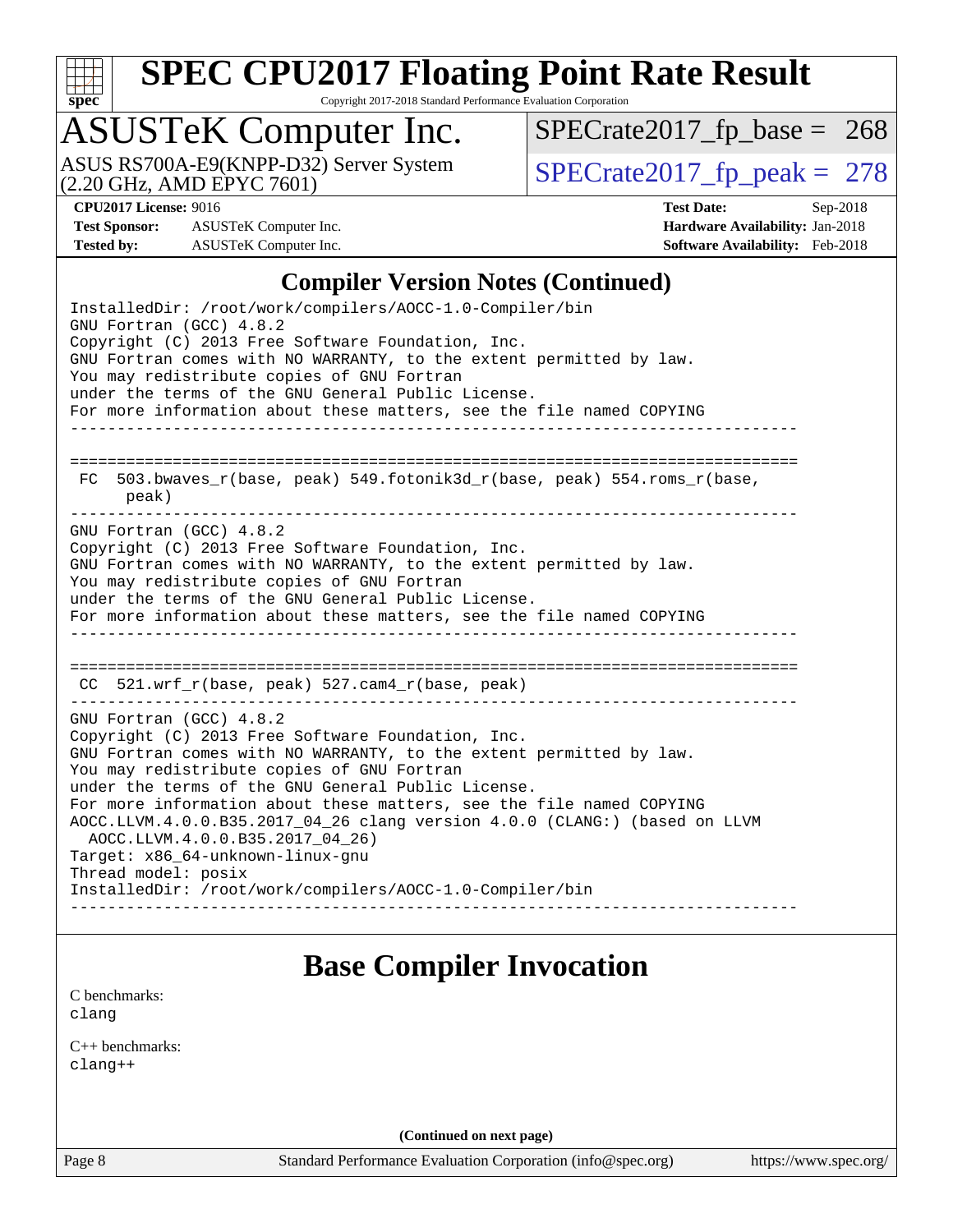

Copyright 2017-2018 Standard Performance Evaluation Corporation

# ASUSTeK Computer Inc.<br>ASUS RS700A-E9(KNPP-D32) Server System

(2.20 GHz, AMD EPYC 7601)

 $SPECTate2017_fp\_peak = 278$  $SPECTate2017_fp\_base = 268$ 

**[Test Sponsor:](http://www.spec.org/auto/cpu2017/Docs/result-fields.html#TestSponsor)** ASUSTeK Computer Inc. **[Hardware Availability:](http://www.spec.org/auto/cpu2017/Docs/result-fields.html#HardwareAvailability)** Jan-2018 **[Tested by:](http://www.spec.org/auto/cpu2017/Docs/result-fields.html#Testedby)** ASUSTeK Computer Inc. **[Software Availability:](http://www.spec.org/auto/cpu2017/Docs/result-fields.html#SoftwareAvailability)** Feb-2018

**[CPU2017 License:](http://www.spec.org/auto/cpu2017/Docs/result-fields.html#CPU2017License)** 9016 **[Test Date:](http://www.spec.org/auto/cpu2017/Docs/result-fields.html#TestDate)** Sep-2018

## **[Base Compiler Invocation \(Continued\)](http://www.spec.org/auto/cpu2017/Docs/result-fields.html#BaseCompilerInvocation)**

[Fortran benchmarks](http://www.spec.org/auto/cpu2017/Docs/result-fields.html#Fortranbenchmarks): [clang](http://www.spec.org/cpu2017/results/res2018q4/cpu2017-20180917-08862.flags.html#user_FCbase_Fclang3) [gfortran](http://www.spec.org/cpu2017/results/res2018q4/cpu2017-20180917-08862.flags.html#user_FCbase_Fgfortran_128c91a56d61ddb07404721e65b8f9498c31a443dacbd3b7f212891090eca86e2d099b520f75b99e9e8ac4fdec01f4d15f0b65e47123ec4c42b0759045731a1f)

[Benchmarks using both Fortran and C](http://www.spec.org/auto/cpu2017/Docs/result-fields.html#BenchmarksusingbothFortranandC): [clang](http://www.spec.org/cpu2017/results/res2018q4/cpu2017-20180917-08862.flags.html#user_CC_FCbase_Fclang3) [gfortran](http://www.spec.org/cpu2017/results/res2018q4/cpu2017-20180917-08862.flags.html#user_CC_FCbase_Fgfortran_128c91a56d61ddb07404721e65b8f9498c31a443dacbd3b7f212891090eca86e2d099b520f75b99e9e8ac4fdec01f4d15f0b65e47123ec4c42b0759045731a1f)

[Benchmarks using both C and C++](http://www.spec.org/auto/cpu2017/Docs/result-fields.html#BenchmarksusingbothCandCXX): [clang++](http://www.spec.org/cpu2017/results/res2018q4/cpu2017-20180917-08862.flags.html#user_CC_CXXbase_Fclang3_57a48582e5be507d19b2527b3e7d4f85d9b8669ffc9a8a0dbb9bcf949a918a58bbab411e0c4d14a3922022a3e425a90db94042683824c1806feff4324ca1000d) [clang](http://www.spec.org/cpu2017/results/res2018q4/cpu2017-20180917-08862.flags.html#user_CC_CXXbase_Fclang3)

[Benchmarks using Fortran, C, and C++:](http://www.spec.org/auto/cpu2017/Docs/result-fields.html#BenchmarksusingFortranCandCXX) [clang++](http://www.spec.org/cpu2017/results/res2018q4/cpu2017-20180917-08862.flags.html#user_CC_CXX_FCbase_Fclang3_57a48582e5be507d19b2527b3e7d4f85d9b8669ffc9a8a0dbb9bcf949a918a58bbab411e0c4d14a3922022a3e425a90db94042683824c1806feff4324ca1000d) [clang](http://www.spec.org/cpu2017/results/res2018q4/cpu2017-20180917-08862.flags.html#user_CC_CXX_FCbase_Fclang3) [gfortran](http://www.spec.org/cpu2017/results/res2018q4/cpu2017-20180917-08862.flags.html#user_CC_CXX_FCbase_Fgfortran_128c91a56d61ddb07404721e65b8f9498c31a443dacbd3b7f212891090eca86e2d099b520f75b99e9e8ac4fdec01f4d15f0b65e47123ec4c42b0759045731a1f)

### **[Base Portability Flags](http://www.spec.org/auto/cpu2017/Docs/result-fields.html#BasePortabilityFlags)**

 503.bwaves\_r: [-DSPEC\\_LP64](http://www.spec.org/cpu2017/results/res2018q4/cpu2017-20180917-08862.flags.html#suite_baseEXTRA_PORTABILITY503_bwaves_r_DSPEC_LP64) 507.cactuBSSN\_r: [-DSPEC\\_LP64](http://www.spec.org/cpu2017/results/res2018q4/cpu2017-20180917-08862.flags.html#suite_baseEXTRA_PORTABILITY507_cactuBSSN_r_DSPEC_LP64) 508.namd\_r: [-DSPEC\\_LP64](http://www.spec.org/cpu2017/results/res2018q4/cpu2017-20180917-08862.flags.html#suite_baseEXTRA_PORTABILITY508_namd_r_DSPEC_LP64) 510.parest\_r: [-DSPEC\\_LP64](http://www.spec.org/cpu2017/results/res2018q4/cpu2017-20180917-08862.flags.html#suite_baseEXTRA_PORTABILITY510_parest_r_DSPEC_LP64) 511.povray\_r: [-DSPEC\\_LP64](http://www.spec.org/cpu2017/results/res2018q4/cpu2017-20180917-08862.flags.html#suite_baseEXTRA_PORTABILITY511_povray_r_DSPEC_LP64) 519.lbm\_r: [-DSPEC\\_LP64](http://www.spec.org/cpu2017/results/res2018q4/cpu2017-20180917-08862.flags.html#suite_baseEXTRA_PORTABILITY519_lbm_r_DSPEC_LP64) 521.wrf\_r: [-DSPEC\\_CASE\\_FLAG](http://www.spec.org/cpu2017/results/res2018q4/cpu2017-20180917-08862.flags.html#b521.wrf_r_baseCPORTABILITY_DSPEC_CASE_FLAG) [-fconvert=big-endian](http://www.spec.org/cpu2017/results/res2018q4/cpu2017-20180917-08862.flags.html#user_baseFPORTABILITY521_wrf_r_F-fconvert) [-DSPEC\\_LP64](http://www.spec.org/cpu2017/results/res2018q4/cpu2017-20180917-08862.flags.html#suite_baseEXTRA_PORTABILITY521_wrf_r_DSPEC_LP64) 526.blender\_r: [-funsigned-char](http://www.spec.org/cpu2017/results/res2018q4/cpu2017-20180917-08862.flags.html#user_baseCPORTABILITY526_blender_r_F-funsigned-char) [-D\\_\\_BOOL\\_DEFINED](http://www.spec.org/cpu2017/results/res2018q4/cpu2017-20180917-08862.flags.html#b526.blender_r_baseCXXPORTABILITY_D__BOOL_DEFINED) [-DSPEC\\_LP64](http://www.spec.org/cpu2017/results/res2018q4/cpu2017-20180917-08862.flags.html#suite_baseEXTRA_PORTABILITY526_blender_r_DSPEC_LP64) 527.cam4\_r: [-DSPEC\\_CASE\\_FLAG](http://www.spec.org/cpu2017/results/res2018q4/cpu2017-20180917-08862.flags.html#b527.cam4_r_basePORTABILITY_DSPEC_CASE_FLAG) [-DSPEC\\_LP64](http://www.spec.org/cpu2017/results/res2018q4/cpu2017-20180917-08862.flags.html#suite_baseEXTRA_PORTABILITY527_cam4_r_DSPEC_LP64) 538.imagick\_r: [-DSPEC\\_LP64](http://www.spec.org/cpu2017/results/res2018q4/cpu2017-20180917-08862.flags.html#suite_baseEXTRA_PORTABILITY538_imagick_r_DSPEC_LP64) 544.nab\_r: [-DSPEC\\_LP64](http://www.spec.org/cpu2017/results/res2018q4/cpu2017-20180917-08862.flags.html#suite_baseEXTRA_PORTABILITY544_nab_r_DSPEC_LP64) 549.fotonik3d\_r: [-DSPEC\\_LP64](http://www.spec.org/cpu2017/results/res2018q4/cpu2017-20180917-08862.flags.html#suite_baseEXTRA_PORTABILITY549_fotonik3d_r_DSPEC_LP64) 554.roms\_r: [-DSPEC\\_LP64](http://www.spec.org/cpu2017/results/res2018q4/cpu2017-20180917-08862.flags.html#suite_baseEXTRA_PORTABILITY554_roms_r_DSPEC_LP64)

### **[Base Optimization Flags](http://www.spec.org/auto/cpu2017/Docs/result-fields.html#BaseOptimizationFlags)**

#### [C benchmarks](http://www.spec.org/auto/cpu2017/Docs/result-fields.html#Cbenchmarks):

[-flto](http://www.spec.org/cpu2017/results/res2018q4/cpu2017-20180917-08862.flags.html#user_CCbase_F-flto) [-Wl,](http://www.spec.org/cpu2017/results/res2018q4/cpu2017-20180917-08862.flags.html#user_CCbase_F-Wl_5f669859b7c1a0295edc4f5fd536c381023f180a987810cb5cfa1d9467a27ac14b13770b9732d7618b24fc778f3dfdf68b65521d505fc870281e0142944925a0) [-plugin-opt=](http://www.spec.org/cpu2017/results/res2018q4/cpu2017-20180917-08862.flags.html#user_CCbase_F-plugin-opt_772899571bb6157e4b8feeb3276e6c06dec41c1bbb0aa637c8700742a4baaf7e7b56061e32ae2365a76a44d8c448177ca3ee066cdf7537598ff772fc461942c2) [-merge-constant](http://www.spec.org/cpu2017/results/res2018q4/cpu2017-20180917-08862.flags.html#user_CCbase_F-merge-constant_bdb3ec75d21d5cf0ab1961ebe7105d0ea3b0c6d89a312cf7efc1d107e6c56c92c36b5d564d0702d1e2526f6b92f188b4413eb5a54b1f9e4a41f5a9bfc0233b92) [-lsr-in-nested-loop](http://www.spec.org/cpu2017/results/res2018q4/cpu2017-20180917-08862.flags.html#user_CCbase_F-lsr-in-nested-loop) [-disable-vect-cmp](http://www.spec.org/cpu2017/results/res2018q4/cpu2017-20180917-08862.flags.html#user_CCbase_F-disable-vect-cmp) [-O3](http://www.spec.org/cpu2017/results/res2018q4/cpu2017-20180917-08862.flags.html#user_CCbase_F-O3) [-ffast-math](http://www.spec.org/cpu2017/results/res2018q4/cpu2017-20180917-08862.flags.html#user_CCbase_F-aocc-ffast-math_78dd175de6534c2005829757b9b0f2878e57b067cce6f7c443b2250ac68890960e2e1b320ca04b81ff7c62c6f87870ed05f06baf7875eea2990d38e3b73c71f1) [-march=znver1](http://www.spec.org/cpu2017/results/res2018q4/cpu2017-20180917-08862.flags.html#user_CCbase_F-march) [-fstruct-layout=2](http://www.spec.org/cpu2017/results/res2018q4/cpu2017-20180917-08862.flags.html#user_CCbase_F-fstruct-layout_a05ec02e17cdf7fe0c3950a6b005251b2b1e5e67af2b5298cf72714730c3d59ba290e75546b10aa22dac074c15ceaca36ae22c62cb51bcb2fbdc9dc4e7e222c4) [-mllvm](http://www.spec.org/cpu2017/results/res2018q4/cpu2017-20180917-08862.flags.html#user_CCbase_F-mllvm_76e3f86ef8d8cc4dfa84cec42d531db351fee284f72cd5d644b5bdbef9c2604296512be6a431d9e19d0523544399ea9dd745afc2fff755a0705d428460dc659e) [-unroll-threshold=100](http://www.spec.org/cpu2017/results/res2018q4/cpu2017-20180917-08862.flags.html#user_CCbase_F-unroll-threshold) [-fremap-arrays](http://www.spec.org/cpu2017/results/res2018q4/cpu2017-20180917-08862.flags.html#user_CCbase_F-fremap-arrays) [-mno-avx2](http://www.spec.org/cpu2017/results/res2018q4/cpu2017-20180917-08862.flags.html#user_CCbase_F-mno-avx2) [-inline-threshold=1000](http://www.spec.org/cpu2017/results/res2018q4/cpu2017-20180917-08862.flags.html#user_CCbase_F-inline-threshold_1daf3e0321a7a0c1ea19068c818f3f119b1e5dfc986cc791557791f4b93536c1546ba0c8585f62303269f504aa232e0ca278e8489928152e32e0752215741730) [-z muldefs](http://www.spec.org/cpu2017/results/res2018q4/cpu2017-20180917-08862.flags.html#user_CCbase_F-z) [-ljemalloc](http://www.spec.org/cpu2017/results/res2018q4/cpu2017-20180917-08862.flags.html#user_CCbase_F-ljemalloc)

[C++ benchmarks:](http://www.spec.org/auto/cpu2017/Docs/result-fields.html#CXXbenchmarks)

| -flto -Wl, -plugin-opt= -merge-constant -lsr-in-nested-loop          |
|----------------------------------------------------------------------|
| -disable-vect-cmp -03 -march=znver1 -mllvm -unroll-threshold=100     |
| -finline-aggressive -fremap-arrays -inline-threshold=1000 -z muldefs |
| -liemalloc                                                           |

| Page 9 | Standard Performance Evaluation Corporation (info@spec.org) | https://www.spec.org/ |
|--------|-------------------------------------------------------------|-----------------------|
|        |                                                             |                       |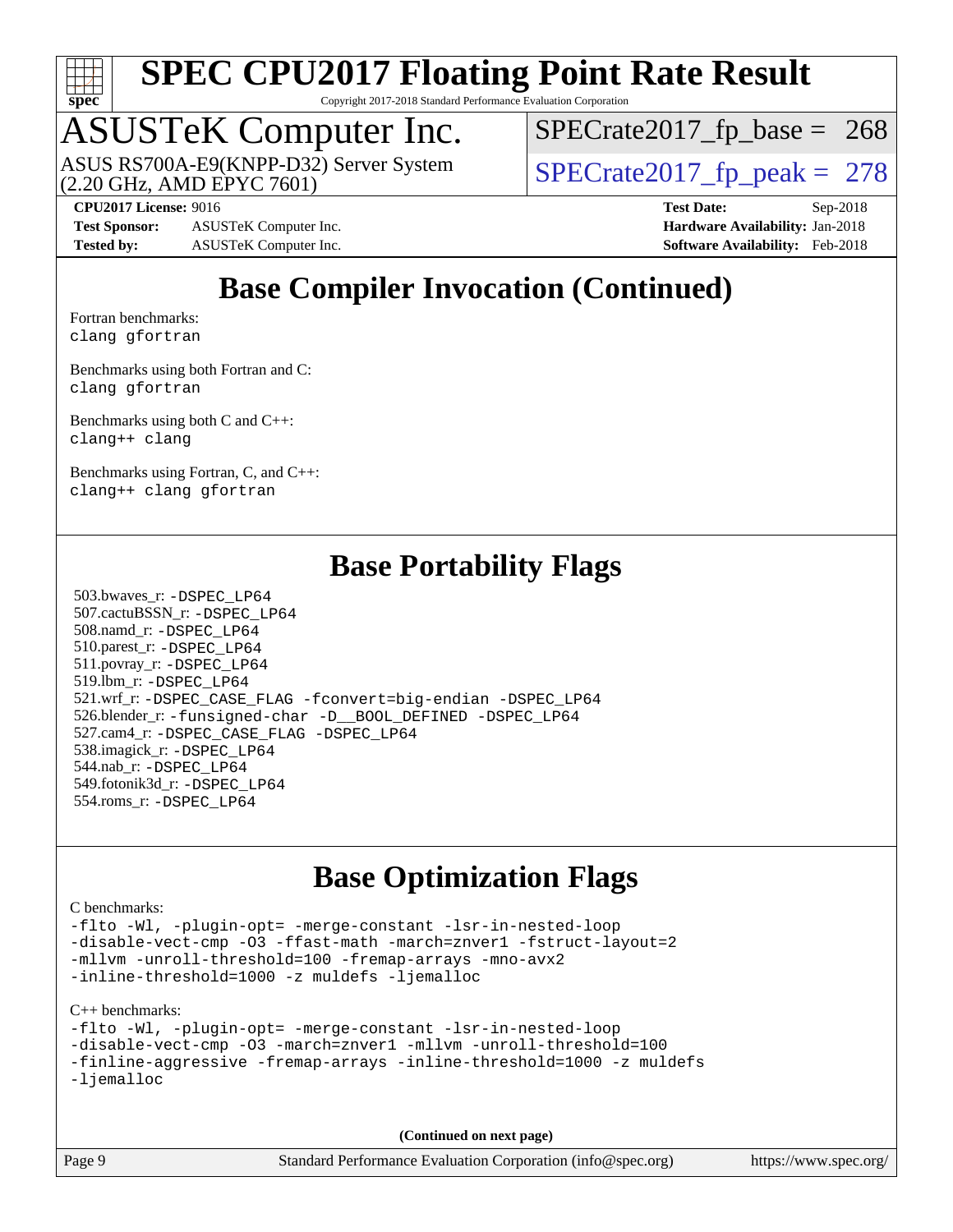

Copyright 2017-2018 Standard Performance Evaluation Corporation

## ASUSTeK Computer Inc.

(2.20 GHz, AMD EPYC 7601) ASUS RS700A-E9(KNPP-D32) Server System  $\sqrt{\text{SPECrate2017\_fp\_peak}} = 278$ 

 $SPECTate2017_fp\_base = 268$ 

**[Test Sponsor:](http://www.spec.org/auto/cpu2017/Docs/result-fields.html#TestSponsor)** ASUSTeK Computer Inc. **[Hardware Availability:](http://www.spec.org/auto/cpu2017/Docs/result-fields.html#HardwareAvailability)** Jan-2018 **[Tested by:](http://www.spec.org/auto/cpu2017/Docs/result-fields.html#Testedby)** ASUSTeK Computer Inc. **[Software Availability:](http://www.spec.org/auto/cpu2017/Docs/result-fields.html#SoftwareAvailability)** Feb-2018

**[CPU2017 License:](http://www.spec.org/auto/cpu2017/Docs/result-fields.html#CPU2017License)** 9016 **[Test Date:](http://www.spec.org/auto/cpu2017/Docs/result-fields.html#TestDate)** Sep-2018

## **[Base Optimization Flags \(Continued\)](http://www.spec.org/auto/cpu2017/Docs/result-fields.html#BaseOptimizationFlags)**

#### [Fortran benchmarks](http://www.spec.org/auto/cpu2017/Docs/result-fields.html#Fortranbenchmarks):

[-flto](http://www.spec.org/cpu2017/results/res2018q4/cpu2017-20180917-08862.flags.html#user_FCbase_F-flto) [-Wl,](http://www.spec.org/cpu2017/results/res2018q4/cpu2017-20180917-08862.flags.html#user_FCbase_F-Wl_5f669859b7c1a0295edc4f5fd536c381023f180a987810cb5cfa1d9467a27ac14b13770b9732d7618b24fc778f3dfdf68b65521d505fc870281e0142944925a0) [-plugin-opt=](http://www.spec.org/cpu2017/results/res2018q4/cpu2017-20180917-08862.flags.html#user_FCbase_F-plugin-opt_772899571bb6157e4b8feeb3276e6c06dec41c1bbb0aa637c8700742a4baaf7e7b56061e32ae2365a76a44d8c448177ca3ee066cdf7537598ff772fc461942c2) [-merge-constant](http://www.spec.org/cpu2017/results/res2018q4/cpu2017-20180917-08862.flags.html#user_FCbase_F-merge-constant_bdb3ec75d21d5cf0ab1961ebe7105d0ea3b0c6d89a312cf7efc1d107e6c56c92c36b5d564d0702d1e2526f6b92f188b4413eb5a54b1f9e4a41f5a9bfc0233b92) [-lsr-in-nested-loop](http://www.spec.org/cpu2017/results/res2018q4/cpu2017-20180917-08862.flags.html#user_FCbase_F-lsr-in-nested-loop) [-disable-vect-cmp](http://www.spec.org/cpu2017/results/res2018q4/cpu2017-20180917-08862.flags.html#user_FCbase_F-disable-vect-cmp) [-O3](http://www.spec.org/cpu2017/results/res2018q4/cpu2017-20180917-08862.flags.html#user_FCbase_F-O3) [-mavx](http://www.spec.org/cpu2017/results/res2018q4/cpu2017-20180917-08862.flags.html#user_FCbase_F-mavx) [-madx](http://www.spec.org/cpu2017/results/res2018q4/cpu2017-20180917-08862.flags.html#user_FCbase_F-madx) [-funroll-loops](http://www.spec.org/cpu2017/results/res2018q4/cpu2017-20180917-08862.flags.html#user_FCbase_F-unroll-loops_8fdf280928764d9d41292bdc3425e5555cd4ab6a7f63f644d86d9975018a7734f096cc4e18d42daf6ad3e0129471d6cbab5753393f37b921d9992452e5e9f30e) [-ffast-math](http://www.spec.org/cpu2017/results/res2018q4/cpu2017-20180917-08862.flags.html#user_FCbase_F-aocc-ffast-math_78dd175de6534c2005829757b9b0f2878e57b067cce6f7c443b2250ac68890960e2e1b320ca04b81ff7c62c6f87870ed05f06baf7875eea2990d38e3b73c71f1) [-z muldefs](http://www.spec.org/cpu2017/results/res2018q4/cpu2017-20180917-08862.flags.html#user_FCbase_F-z) [-fplugin=dragonegg.so](http://www.spec.org/cpu2017/results/res2018q4/cpu2017-20180917-08862.flags.html#user_FCbase_F-fpluginDragonEgg) [-fplugin-arg-dragonegg-llvm-option="](http://www.spec.org/cpu2017/results/res2018q4/cpu2017-20180917-08862.flags.html#user_FCbase_F-fplugin-arg-dragonegg-llvm-option_98400a9ab866ed0085f1e7306b6fe3b9aac45e0c6ce6c4c776296af40a6f95ac09a5771072dd0b0cdcb566a3e79e79d2a726fc48d436745311228115dad9979d) [-disable-vect-cmp"](http://www.spec.org/cpu2017/results/res2018q4/cpu2017-20180917-08862.flags.html#user_FCbase_F-dragonegg-llvm-disable-vect-cmp_6cf351a29613b68bfdbd040d3e22ab0ce250093fe1c4f1b0b3e19cc513bf9fe59893782c14402abfbebd018ed2d47d139a1a3c59a802b3eac454540228820b23) [-ljemalloc](http://www.spec.org/cpu2017/results/res2018q4/cpu2017-20180917-08862.flags.html#user_FCbase_F-ljemalloc) [-lgfortran](http://www.spec.org/cpu2017/results/res2018q4/cpu2017-20180917-08862.flags.html#user_FCbase_F-lgfortran_aee53aa7918ae35ea4e5035d616421204ae8a638c05873868b1aa8743e73ef3f738c1d9cddaea8bce7f96e18015ec2f72d6588008f90a113075c46bd34a5e3c3) [-lamdlibm](http://www.spec.org/cpu2017/results/res2018q4/cpu2017-20180917-08862.flags.html#user_FCbase_F-lamdlibm_1db3d84841b8a1b4efe9441895380ccb52ec69ae4c885fce609f880d1f58d8b3c2693ad984247faf1d5c0b0abc492f2987ed2911d4dbfc830003ff87fe5a2273) 

#### [Benchmarks using both Fortran and C](http://www.spec.org/auto/cpu2017/Docs/result-fields.html#BenchmarksusingbothFortranandC):

[-flto](http://www.spec.org/cpu2017/results/res2018q4/cpu2017-20180917-08862.flags.html#user_CC_FCbase_F-flto) [-Wl,](http://www.spec.org/cpu2017/results/res2018q4/cpu2017-20180917-08862.flags.html#user_CC_FCbase_F-Wl_5f669859b7c1a0295edc4f5fd536c381023f180a987810cb5cfa1d9467a27ac14b13770b9732d7618b24fc778f3dfdf68b65521d505fc870281e0142944925a0) [-plugin-opt=](http://www.spec.org/cpu2017/results/res2018q4/cpu2017-20180917-08862.flags.html#user_CC_FCbase_F-plugin-opt_772899571bb6157e4b8feeb3276e6c06dec41c1bbb0aa637c8700742a4baaf7e7b56061e32ae2365a76a44d8c448177ca3ee066cdf7537598ff772fc461942c2) [-merge-constant](http://www.spec.org/cpu2017/results/res2018q4/cpu2017-20180917-08862.flags.html#user_CC_FCbase_F-merge-constant_bdb3ec75d21d5cf0ab1961ebe7105d0ea3b0c6d89a312cf7efc1d107e6c56c92c36b5d564d0702d1e2526f6b92f188b4413eb5a54b1f9e4a41f5a9bfc0233b92) [-lsr-in-nested-loop](http://www.spec.org/cpu2017/results/res2018q4/cpu2017-20180917-08862.flags.html#user_CC_FCbase_F-lsr-in-nested-loop) [-disable-vect-cmp](http://www.spec.org/cpu2017/results/res2018q4/cpu2017-20180917-08862.flags.html#user_CC_FCbase_F-disable-vect-cmp) [-O3](http://www.spec.org/cpu2017/results/res2018q4/cpu2017-20180917-08862.flags.html#user_CC_FCbase_F-O3) [-ffast-math](http://www.spec.org/cpu2017/results/res2018q4/cpu2017-20180917-08862.flags.html#user_CC_FCbase_F-aocc-ffast-math_78dd175de6534c2005829757b9b0f2878e57b067cce6f7c443b2250ac68890960e2e1b320ca04b81ff7c62c6f87870ed05f06baf7875eea2990d38e3b73c71f1) [-march=znver1](http://www.spec.org/cpu2017/results/res2018q4/cpu2017-20180917-08862.flags.html#user_CC_FCbase_F-march) [-fstruct-layout=2](http://www.spec.org/cpu2017/results/res2018q4/cpu2017-20180917-08862.flags.html#user_CC_FCbase_F-fstruct-layout_a05ec02e17cdf7fe0c3950a6b005251b2b1e5e67af2b5298cf72714730c3d59ba290e75546b10aa22dac074c15ceaca36ae22c62cb51bcb2fbdc9dc4e7e222c4) [-mllvm](http://www.spec.org/cpu2017/results/res2018q4/cpu2017-20180917-08862.flags.html#user_CC_FCbase_F-mllvm_76e3f86ef8d8cc4dfa84cec42d531db351fee284f72cd5d644b5bdbef9c2604296512be6a431d9e19d0523544399ea9dd745afc2fff755a0705d428460dc659e) [-unroll-threshold=100](http://www.spec.org/cpu2017/results/res2018q4/cpu2017-20180917-08862.flags.html#user_CC_FCbase_F-unroll-threshold) [-fremap-arrays](http://www.spec.org/cpu2017/results/res2018q4/cpu2017-20180917-08862.flags.html#user_CC_FCbase_F-fremap-arrays) [-mno-avx2](http://www.spec.org/cpu2017/results/res2018q4/cpu2017-20180917-08862.flags.html#user_CC_FCbase_F-mno-avx2) [-inline-threshold=1000](http://www.spec.org/cpu2017/results/res2018q4/cpu2017-20180917-08862.flags.html#user_CC_FCbase_F-inline-threshold_1daf3e0321a7a0c1ea19068c818f3f119b1e5dfc986cc791557791f4b93536c1546ba0c8585f62303269f504aa232e0ca278e8489928152e32e0752215741730) [-mavx](http://www.spec.org/cpu2017/results/res2018q4/cpu2017-20180917-08862.flags.html#user_CC_FCbase_F-mavx) [-madx](http://www.spec.org/cpu2017/results/res2018q4/cpu2017-20180917-08862.flags.html#user_CC_FCbase_F-madx) [-funroll-loops](http://www.spec.org/cpu2017/results/res2018q4/cpu2017-20180917-08862.flags.html#user_CC_FCbase_F-unroll-loops_8fdf280928764d9d41292bdc3425e5555cd4ab6a7f63f644d86d9975018a7734f096cc4e18d42daf6ad3e0129471d6cbab5753393f37b921d9992452e5e9f30e) [-z muldefs](http://www.spec.org/cpu2017/results/res2018q4/cpu2017-20180917-08862.flags.html#user_CC_FCbase_F-z) [-fplugin=dragonegg.so](http://www.spec.org/cpu2017/results/res2018q4/cpu2017-20180917-08862.flags.html#user_CC_FCbase_F-fpluginDragonEgg) [-fplugin-arg-dragonegg-llvm-option="](http://www.spec.org/cpu2017/results/res2018q4/cpu2017-20180917-08862.flags.html#user_CC_FCbase_F-fplugin-arg-dragonegg-llvm-option_98400a9ab866ed0085f1e7306b6fe3b9aac45e0c6ce6c4c776296af40a6f95ac09a5771072dd0b0cdcb566a3e79e79d2a726fc48d436745311228115dad9979d) [-disable-vect-cmp"](http://www.spec.org/cpu2017/results/res2018q4/cpu2017-20180917-08862.flags.html#user_CC_FCbase_F-dragonegg-llvm-disable-vect-cmp_6cf351a29613b68bfdbd040d3e22ab0ce250093fe1c4f1b0b3e19cc513bf9fe59893782c14402abfbebd018ed2d47d139a1a3c59a802b3eac454540228820b23) [-ljemalloc](http://www.spec.org/cpu2017/results/res2018q4/cpu2017-20180917-08862.flags.html#user_CC_FCbase_F-ljemalloc) [-lgfortran](http://www.spec.org/cpu2017/results/res2018q4/cpu2017-20180917-08862.flags.html#user_CC_FCbase_F-lgfortran_aee53aa7918ae35ea4e5035d616421204ae8a638c05873868b1aa8743e73ef3f738c1d9cddaea8bce7f96e18015ec2f72d6588008f90a113075c46bd34a5e3c3) [-lamdlibm](http://www.spec.org/cpu2017/results/res2018q4/cpu2017-20180917-08862.flags.html#user_CC_FCbase_F-lamdlibm_1db3d84841b8a1b4efe9441895380ccb52ec69ae4c885fce609f880d1f58d8b3c2693ad984247faf1d5c0b0abc492f2987ed2911d4dbfc830003ff87fe5a2273) 

#### [Benchmarks using both C and C++](http://www.spec.org/auto/cpu2017/Docs/result-fields.html#BenchmarksusingbothCandCXX):

[-flto](http://www.spec.org/cpu2017/results/res2018q4/cpu2017-20180917-08862.flags.html#user_CC_CXXbase_F-flto) [-Wl,](http://www.spec.org/cpu2017/results/res2018q4/cpu2017-20180917-08862.flags.html#user_CC_CXXbase_F-Wl_5f669859b7c1a0295edc4f5fd536c381023f180a987810cb5cfa1d9467a27ac14b13770b9732d7618b24fc778f3dfdf68b65521d505fc870281e0142944925a0) [-plugin-opt=](http://www.spec.org/cpu2017/results/res2018q4/cpu2017-20180917-08862.flags.html#user_CC_CXXbase_F-plugin-opt_772899571bb6157e4b8feeb3276e6c06dec41c1bbb0aa637c8700742a4baaf7e7b56061e32ae2365a76a44d8c448177ca3ee066cdf7537598ff772fc461942c2) [-merge-constant](http://www.spec.org/cpu2017/results/res2018q4/cpu2017-20180917-08862.flags.html#user_CC_CXXbase_F-merge-constant_bdb3ec75d21d5cf0ab1961ebe7105d0ea3b0c6d89a312cf7efc1d107e6c56c92c36b5d564d0702d1e2526f6b92f188b4413eb5a54b1f9e4a41f5a9bfc0233b92) [-lsr-in-nested-loop](http://www.spec.org/cpu2017/results/res2018q4/cpu2017-20180917-08862.flags.html#user_CC_CXXbase_F-lsr-in-nested-loop) [-disable-vect-cmp](http://www.spec.org/cpu2017/results/res2018q4/cpu2017-20180917-08862.flags.html#user_CC_CXXbase_F-disable-vect-cmp) [-O3](http://www.spec.org/cpu2017/results/res2018q4/cpu2017-20180917-08862.flags.html#user_CC_CXXbase_F-O3) [-ffast-math](http://www.spec.org/cpu2017/results/res2018q4/cpu2017-20180917-08862.flags.html#user_CC_CXXbase_F-aocc-ffast-math_78dd175de6534c2005829757b9b0f2878e57b067cce6f7c443b2250ac68890960e2e1b320ca04b81ff7c62c6f87870ed05f06baf7875eea2990d38e3b73c71f1) [-march=znver1](http://www.spec.org/cpu2017/results/res2018q4/cpu2017-20180917-08862.flags.html#user_CC_CXXbase_F-march) [-fstruct-layout=2](http://www.spec.org/cpu2017/results/res2018q4/cpu2017-20180917-08862.flags.html#user_CC_CXXbase_F-fstruct-layout_a05ec02e17cdf7fe0c3950a6b005251b2b1e5e67af2b5298cf72714730c3d59ba290e75546b10aa22dac074c15ceaca36ae22c62cb51bcb2fbdc9dc4e7e222c4) [-mllvm](http://www.spec.org/cpu2017/results/res2018q4/cpu2017-20180917-08862.flags.html#user_CC_CXXbase_F-mllvm_76e3f86ef8d8cc4dfa84cec42d531db351fee284f72cd5d644b5bdbef9c2604296512be6a431d9e19d0523544399ea9dd745afc2fff755a0705d428460dc659e) [-unroll-threshold=100](http://www.spec.org/cpu2017/results/res2018q4/cpu2017-20180917-08862.flags.html#user_CC_CXXbase_F-unroll-threshold) [-fremap-arrays](http://www.spec.org/cpu2017/results/res2018q4/cpu2017-20180917-08862.flags.html#user_CC_CXXbase_F-fremap-arrays) [-mno-avx2](http://www.spec.org/cpu2017/results/res2018q4/cpu2017-20180917-08862.flags.html#user_CC_CXXbase_F-mno-avx2) [-inline-threshold=1000](http://www.spec.org/cpu2017/results/res2018q4/cpu2017-20180917-08862.flags.html#user_CC_CXXbase_F-inline-threshold_1daf3e0321a7a0c1ea19068c818f3f119b1e5dfc986cc791557791f4b93536c1546ba0c8585f62303269f504aa232e0ca278e8489928152e32e0752215741730) [-finline-aggressive](http://www.spec.org/cpu2017/results/res2018q4/cpu2017-20180917-08862.flags.html#user_CC_CXXbase_F-finline-aggressive) [-z muldefs](http://www.spec.org/cpu2017/results/res2018q4/cpu2017-20180917-08862.flags.html#user_CC_CXXbase_F-z) [-ljemalloc](http://www.spec.org/cpu2017/results/res2018q4/cpu2017-20180917-08862.flags.html#user_CC_CXXbase_F-ljemalloc)

#### [Benchmarks using Fortran, C, and C++:](http://www.spec.org/auto/cpu2017/Docs/result-fields.html#BenchmarksusingFortranCandCXX)

[-flto](http://www.spec.org/cpu2017/results/res2018q4/cpu2017-20180917-08862.flags.html#user_CC_CXX_FCbase_F-flto) [-Wl,](http://www.spec.org/cpu2017/results/res2018q4/cpu2017-20180917-08862.flags.html#user_CC_CXX_FCbase_F-Wl_5f669859b7c1a0295edc4f5fd536c381023f180a987810cb5cfa1d9467a27ac14b13770b9732d7618b24fc778f3dfdf68b65521d505fc870281e0142944925a0) [-plugin-opt=](http://www.spec.org/cpu2017/results/res2018q4/cpu2017-20180917-08862.flags.html#user_CC_CXX_FCbase_F-plugin-opt_772899571bb6157e4b8feeb3276e6c06dec41c1bbb0aa637c8700742a4baaf7e7b56061e32ae2365a76a44d8c448177ca3ee066cdf7537598ff772fc461942c2) [-merge-constant](http://www.spec.org/cpu2017/results/res2018q4/cpu2017-20180917-08862.flags.html#user_CC_CXX_FCbase_F-merge-constant_bdb3ec75d21d5cf0ab1961ebe7105d0ea3b0c6d89a312cf7efc1d107e6c56c92c36b5d564d0702d1e2526f6b92f188b4413eb5a54b1f9e4a41f5a9bfc0233b92) [-lsr-in-nested-loop](http://www.spec.org/cpu2017/results/res2018q4/cpu2017-20180917-08862.flags.html#user_CC_CXX_FCbase_F-lsr-in-nested-loop) [-disable-vect-cmp](http://www.spec.org/cpu2017/results/res2018q4/cpu2017-20180917-08862.flags.html#user_CC_CXX_FCbase_F-disable-vect-cmp) [-O3](http://www.spec.org/cpu2017/results/res2018q4/cpu2017-20180917-08862.flags.html#user_CC_CXX_FCbase_F-O3) [-ffast-math](http://www.spec.org/cpu2017/results/res2018q4/cpu2017-20180917-08862.flags.html#user_CC_CXX_FCbase_F-aocc-ffast-math_78dd175de6534c2005829757b9b0f2878e57b067cce6f7c443b2250ac68890960e2e1b320ca04b81ff7c62c6f87870ed05f06baf7875eea2990d38e3b73c71f1) [-march=znver1](http://www.spec.org/cpu2017/results/res2018q4/cpu2017-20180917-08862.flags.html#user_CC_CXX_FCbase_F-march) [-fstruct-layout=2](http://www.spec.org/cpu2017/results/res2018q4/cpu2017-20180917-08862.flags.html#user_CC_CXX_FCbase_F-fstruct-layout_a05ec02e17cdf7fe0c3950a6b005251b2b1e5e67af2b5298cf72714730c3d59ba290e75546b10aa22dac074c15ceaca36ae22c62cb51bcb2fbdc9dc4e7e222c4) [-mllvm](http://www.spec.org/cpu2017/results/res2018q4/cpu2017-20180917-08862.flags.html#user_CC_CXX_FCbase_F-mllvm_76e3f86ef8d8cc4dfa84cec42d531db351fee284f72cd5d644b5bdbef9c2604296512be6a431d9e19d0523544399ea9dd745afc2fff755a0705d428460dc659e) [-unroll-threshold=100](http://www.spec.org/cpu2017/results/res2018q4/cpu2017-20180917-08862.flags.html#user_CC_CXX_FCbase_F-unroll-threshold) [-fremap-arrays](http://www.spec.org/cpu2017/results/res2018q4/cpu2017-20180917-08862.flags.html#user_CC_CXX_FCbase_F-fremap-arrays) [-mno-avx2](http://www.spec.org/cpu2017/results/res2018q4/cpu2017-20180917-08862.flags.html#user_CC_CXX_FCbase_F-mno-avx2) [-inline-threshold=1000](http://www.spec.org/cpu2017/results/res2018q4/cpu2017-20180917-08862.flags.html#user_CC_CXX_FCbase_F-inline-threshold_1daf3e0321a7a0c1ea19068c818f3f119b1e5dfc986cc791557791f4b93536c1546ba0c8585f62303269f504aa232e0ca278e8489928152e32e0752215741730) [-finline-aggressive](http://www.spec.org/cpu2017/results/res2018q4/cpu2017-20180917-08862.flags.html#user_CC_CXX_FCbase_F-finline-aggressive) [-mavx](http://www.spec.org/cpu2017/results/res2018q4/cpu2017-20180917-08862.flags.html#user_CC_CXX_FCbase_F-mavx) [-madx](http://www.spec.org/cpu2017/results/res2018q4/cpu2017-20180917-08862.flags.html#user_CC_CXX_FCbase_F-madx) [-funroll-loops](http://www.spec.org/cpu2017/results/res2018q4/cpu2017-20180917-08862.flags.html#user_CC_CXX_FCbase_F-unroll-loops_8fdf280928764d9d41292bdc3425e5555cd4ab6a7f63f644d86d9975018a7734f096cc4e18d42daf6ad3e0129471d6cbab5753393f37b921d9992452e5e9f30e) [-z muldefs](http://www.spec.org/cpu2017/results/res2018q4/cpu2017-20180917-08862.flags.html#user_CC_CXX_FCbase_F-z) [-fplugin=dragonegg.so](http://www.spec.org/cpu2017/results/res2018q4/cpu2017-20180917-08862.flags.html#user_CC_CXX_FCbase_F-fpluginDragonEgg) [-fplugin-arg-dragonegg-llvm-option="](http://www.spec.org/cpu2017/results/res2018q4/cpu2017-20180917-08862.flags.html#user_CC_CXX_FCbase_F-fplugin-arg-dragonegg-llvm-option_98400a9ab866ed0085f1e7306b6fe3b9aac45e0c6ce6c4c776296af40a6f95ac09a5771072dd0b0cdcb566a3e79e79d2a726fc48d436745311228115dad9979d) [-disable-vect-cmp"](http://www.spec.org/cpu2017/results/res2018q4/cpu2017-20180917-08862.flags.html#user_CC_CXX_FCbase_F-dragonegg-llvm-disable-vect-cmp_6cf351a29613b68bfdbd040d3e22ab0ce250093fe1c4f1b0b3e19cc513bf9fe59893782c14402abfbebd018ed2d47d139a1a3c59a802b3eac454540228820b23) [-ljemalloc](http://www.spec.org/cpu2017/results/res2018q4/cpu2017-20180917-08862.flags.html#user_CC_CXX_FCbase_F-ljemalloc)

### **[Peak Compiler Invocation](http://www.spec.org/auto/cpu2017/Docs/result-fields.html#PeakCompilerInvocation)**

```
C benchmarks: 
clang
```
[C++ benchmarks:](http://www.spec.org/auto/cpu2017/Docs/result-fields.html#CXXbenchmarks) [clang++](http://www.spec.org/cpu2017/results/res2018q4/cpu2017-20180917-08862.flags.html#user_CXXpeak_Fclang3_57a48582e5be507d19b2527b3e7d4f85d9b8669ffc9a8a0dbb9bcf949a918a58bbab411e0c4d14a3922022a3e425a90db94042683824c1806feff4324ca1000d)

[Fortran benchmarks](http://www.spec.org/auto/cpu2017/Docs/result-fields.html#Fortranbenchmarks): [clang](http://www.spec.org/cpu2017/results/res2018q4/cpu2017-20180917-08862.flags.html#user_FCpeak_Fclang3) [gfortran](http://www.spec.org/cpu2017/results/res2018q4/cpu2017-20180917-08862.flags.html#user_FCpeak_Fgfortran_128c91a56d61ddb07404721e65b8f9498c31a443dacbd3b7f212891090eca86e2d099b520f75b99e9e8ac4fdec01f4d15f0b65e47123ec4c42b0759045731a1f)

[Benchmarks using both Fortran and C](http://www.spec.org/auto/cpu2017/Docs/result-fields.html#BenchmarksusingbothFortranandC): [clang](http://www.spec.org/cpu2017/results/res2018q4/cpu2017-20180917-08862.flags.html#user_CC_FCpeak_Fclang3) [gfortran](http://www.spec.org/cpu2017/results/res2018q4/cpu2017-20180917-08862.flags.html#user_CC_FCpeak_Fgfortran_128c91a56d61ddb07404721e65b8f9498c31a443dacbd3b7f212891090eca86e2d099b520f75b99e9e8ac4fdec01f4d15f0b65e47123ec4c42b0759045731a1f)

[Benchmarks using both C and C++](http://www.spec.org/auto/cpu2017/Docs/result-fields.html#BenchmarksusingbothCandCXX): [clang++](http://www.spec.org/cpu2017/results/res2018q4/cpu2017-20180917-08862.flags.html#user_CC_CXXpeak_Fclang3_57a48582e5be507d19b2527b3e7d4f85d9b8669ffc9a8a0dbb9bcf949a918a58bbab411e0c4d14a3922022a3e425a90db94042683824c1806feff4324ca1000d) [clang](http://www.spec.org/cpu2017/results/res2018q4/cpu2017-20180917-08862.flags.html#user_CC_CXXpeak_Fclang3)

**(Continued on next page)**

Page 10 Standard Performance Evaluation Corporation [\(info@spec.org\)](mailto:info@spec.org) <https://www.spec.org/>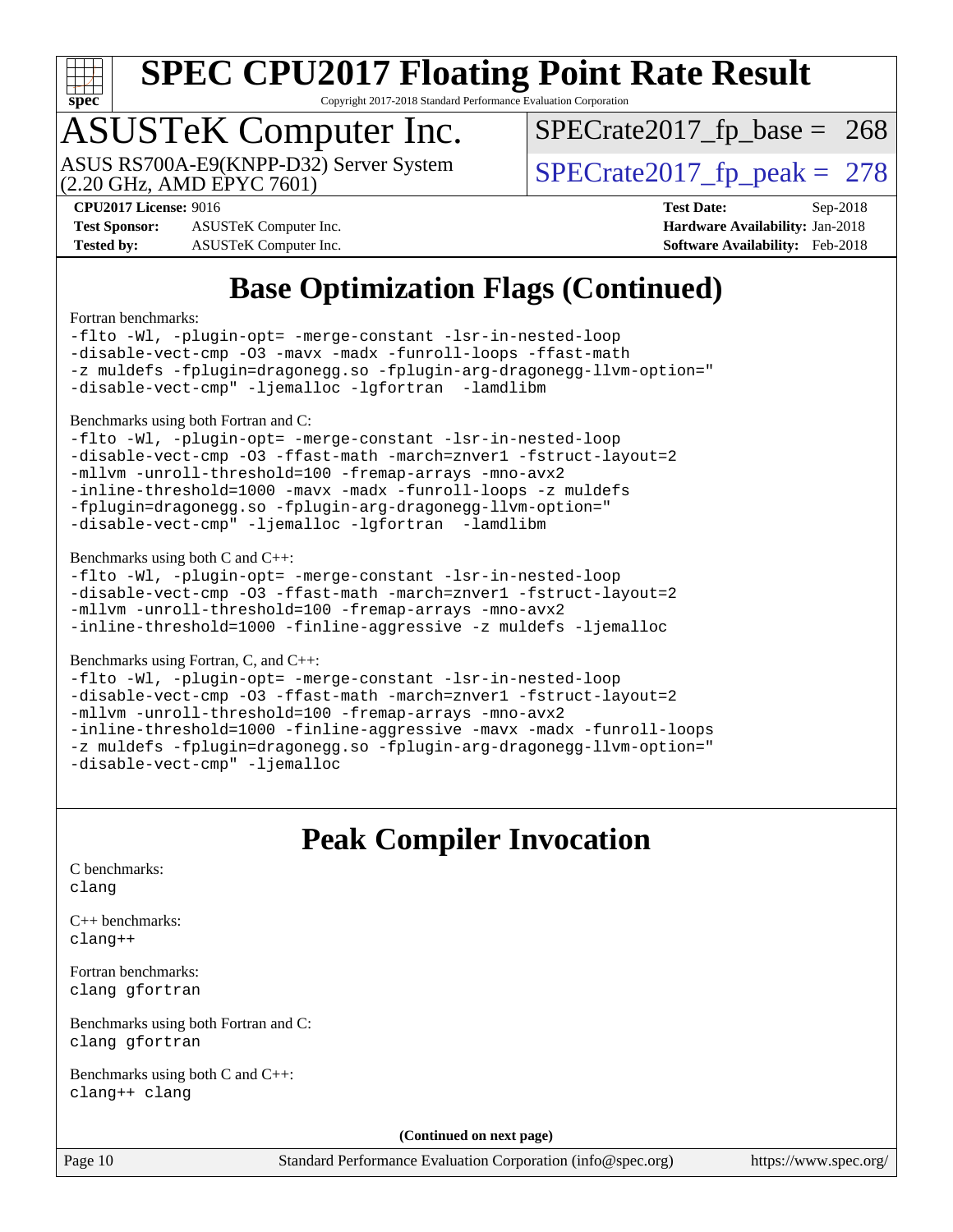

Copyright 2017-2018 Standard Performance Evaluation Corporation

# ASUSTeK Computer Inc.<br>ASUS RS700A-E9(KNPP-D32) Server System

(2.20 GHz, AMD EPYC 7601)

 $SPECTate 2017_fp\_peak = 278$  $SPECTate2017_fp\_base = 268$ 

**[Test Sponsor:](http://www.spec.org/auto/cpu2017/Docs/result-fields.html#TestSponsor)** ASUSTeK Computer Inc. **[Hardware Availability:](http://www.spec.org/auto/cpu2017/Docs/result-fields.html#HardwareAvailability)** Jan-2018 **[Tested by:](http://www.spec.org/auto/cpu2017/Docs/result-fields.html#Testedby)** ASUSTeK Computer Inc. **[Software Availability:](http://www.spec.org/auto/cpu2017/Docs/result-fields.html#SoftwareAvailability)** Feb-2018

**[CPU2017 License:](http://www.spec.org/auto/cpu2017/Docs/result-fields.html#CPU2017License)** 9016 **[Test Date:](http://www.spec.org/auto/cpu2017/Docs/result-fields.html#TestDate)** Sep-2018

## **[Peak Compiler Invocation \(Continued\)](http://www.spec.org/auto/cpu2017/Docs/result-fields.html#PeakCompilerInvocation)**

[Benchmarks using Fortran, C, and C++:](http://www.spec.org/auto/cpu2017/Docs/result-fields.html#BenchmarksusingFortranCandCXX) [clang++](http://www.spec.org/cpu2017/results/res2018q4/cpu2017-20180917-08862.flags.html#user_CC_CXX_FCpeak_Fclang3_57a48582e5be507d19b2527b3e7d4f85d9b8669ffc9a8a0dbb9bcf949a918a58bbab411e0c4d14a3922022a3e425a90db94042683824c1806feff4324ca1000d) [clang](http://www.spec.org/cpu2017/results/res2018q4/cpu2017-20180917-08862.flags.html#user_CC_CXX_FCpeak_Fclang3) [gfortran](http://www.spec.org/cpu2017/results/res2018q4/cpu2017-20180917-08862.flags.html#user_CC_CXX_FCpeak_Fgfortran_128c91a56d61ddb07404721e65b8f9498c31a443dacbd3b7f212891090eca86e2d099b520f75b99e9e8ac4fdec01f4d15f0b65e47123ec4c42b0759045731a1f)

## **[Peak Portability Flags](http://www.spec.org/auto/cpu2017/Docs/result-fields.html#PeakPortabilityFlags)**

Same as Base Portability Flags

## **[Peak Optimization Flags](http://www.spec.org/auto/cpu2017/Docs/result-fields.html#PeakOptimizationFlags)**

#### [C benchmarks](http://www.spec.org/auto/cpu2017/Docs/result-fields.html#Cbenchmarks):

```
-flto -Wl, -plugin-opt= -merge-constant -lsr-in-nested-loop -Ofast
-march=znver1 -fstruct-layout=3 -mllvm -vectorize-memory-aggressively
-mno-avx2 -unroll-threshold=100 -fremap-arrays -inline-threshold=1000
-ljemalloc
C++ benchmarks: 
-flto -Wl, -plugin-opt= -merge-constant -lsr-in-nested-loop -Ofast
-march=znver1 -finline-aggressive -mllvm -unroll-threshold=100
```
[-fremap-arrays](http://www.spec.org/cpu2017/results/res2018q4/cpu2017-20180917-08862.flags.html#user_CXXpeak_F-fremap-arrays) [-inline-threshold=1000](http://www.spec.org/cpu2017/results/res2018q4/cpu2017-20180917-08862.flags.html#user_CXXpeak_F-inline-threshold_1daf3e0321a7a0c1ea19068c818f3f119b1e5dfc986cc791557791f4b93536c1546ba0c8585f62303269f504aa232e0ca278e8489928152e32e0752215741730) [-ljemalloc](http://www.spec.org/cpu2017/results/res2018q4/cpu2017-20180917-08862.flags.html#user_CXXpeak_F-ljemalloc)

#### [Fortran benchmarks](http://www.spec.org/auto/cpu2017/Docs/result-fields.html#Fortranbenchmarks):

```
-flto -Wl, -plugin-opt= -merge-constant -lsr-in-nested-loop -O3
-mavx2 -madx -funroll-loops -ffast-math -fplugin=dragonegg.so
-fplugin-arg-dragonegg-llvm-option=" -inline-threshold:1000" -ljemalloc
-lgfortran -lamdlibm
```
[Benchmarks using both Fortran and C](http://www.spec.org/auto/cpu2017/Docs/result-fields.html#BenchmarksusingbothFortranandC):

```
 521.wrf_r: -flto -Wl, -plugin-opt= -merge-constant
-lsr-in-nested-loop -O3 -mavx -ffast-math -funroll-loops
-fplugin=dragonegg.so -fplugin-arg-dragonegg-llvm-option="
-inline-threshold:1000" -ljemalloc -lgfortran -lamdlibm
```

```
 527.cam4_r: -flto -Wl, -plugin-opt= -merge-constant
-lsr-in-nested-loop -Ofast -march=znver1
-fstruct-layout=3 -mllvm -vectorize-memory-aggressively
-mno-avx2 -unroll-threshold=100 -fremap-arrays
-inline-threshold=1000 -O3 -mavx2 -madx -funroll-loops
-ffast-math -fplugin=dragonegg.so
-fplugin-arg-dragonegg-llvm-option="
```

| Page 11 | Standard Performance Evaluation Corporation (info@spec.org) | https://www.spec.org/ |
|---------|-------------------------------------------------------------|-----------------------|
|---------|-------------------------------------------------------------|-----------------------|